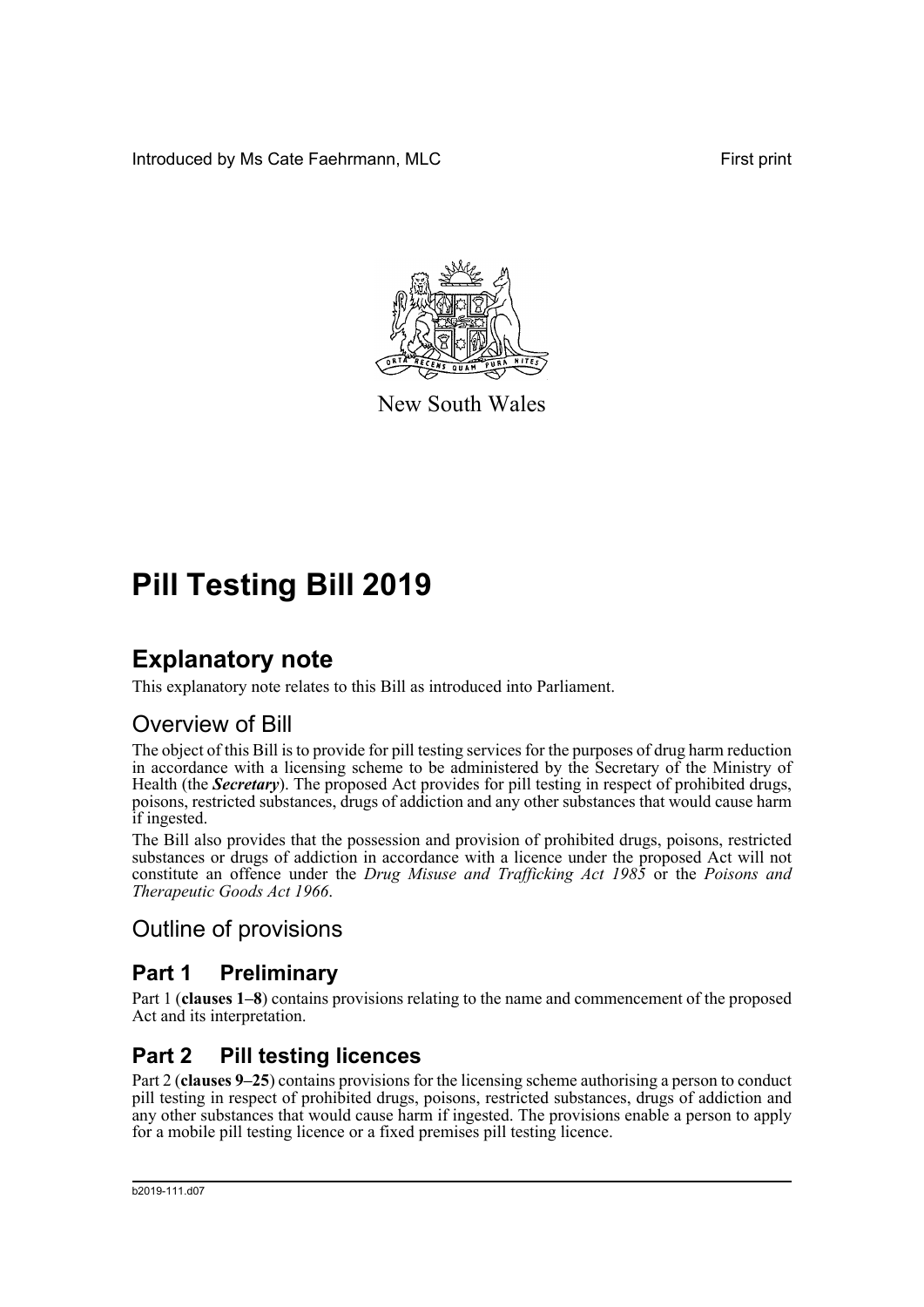An application for a pill testing licence must be accompanied by a prescribed fee and the internal management protocols that the applicant intends to apply. The Secretary will have the power to investigate an application and must be satisfied that the applicant and each associate of the applicant is a suitable person to be concerned in (or associated with) pill testing. A licence must not be granted if the applicant or an associate of the applicant has been found guilty of a drug related offence. The Secretary may also refuse to grant a licence on certain other grounds.

If a licence is issued, it continues to be in force for 2 years, and will continue to be in force for another 3 years after 2 years from the commencement of the proposed Act. Conditions may be imposed by the Secretary on a licence, in addition to any conditions imposed by the proposed Act or by the regulations.

Substances that are provided for pill testing may be transferred from a mobile pill testing place to a fixed premises pill testing place, and amnesty bins at these pill testing places will enable the substances to be kept securely and destroyed after the pill testing service has been provided.

Prescribed results from any pill testing services provided must be notified to the Chief Health Officer, the Secretary and the Commissioner of Police and published on the website of the Ministry of Health if the Secretary is satisfied that it is in the public interest to do so.

# **Part 3 Relationship with other laws**

Part 3 (**clauses 26–28**) contains provisions outlining how the proposed Act relates to the *Drug Misuse and Trafficking Act 1985*, the *Poisons and Therapeutic Goods Act 1966* and the *Environmental Planning and Assessment Act 1979*. The licensing scheme will operate essentially as an exemption from the *Drug Misuse and Trafficking Act 1985* and the *Poisons and Therapeutic Goods Act 1966* as those Acts would otherwise prohibit the possession and supply of prohibited drugs, poisons, restricted substances and drugs of addiction.

## **Part 4 Miscellaneous**

Part 4 (**clauses 29–32**) contains miscellaneous provisions that are mainly of an administrative nature (including the general regulation-making power and providing for a review of the proposed Act in 2 years).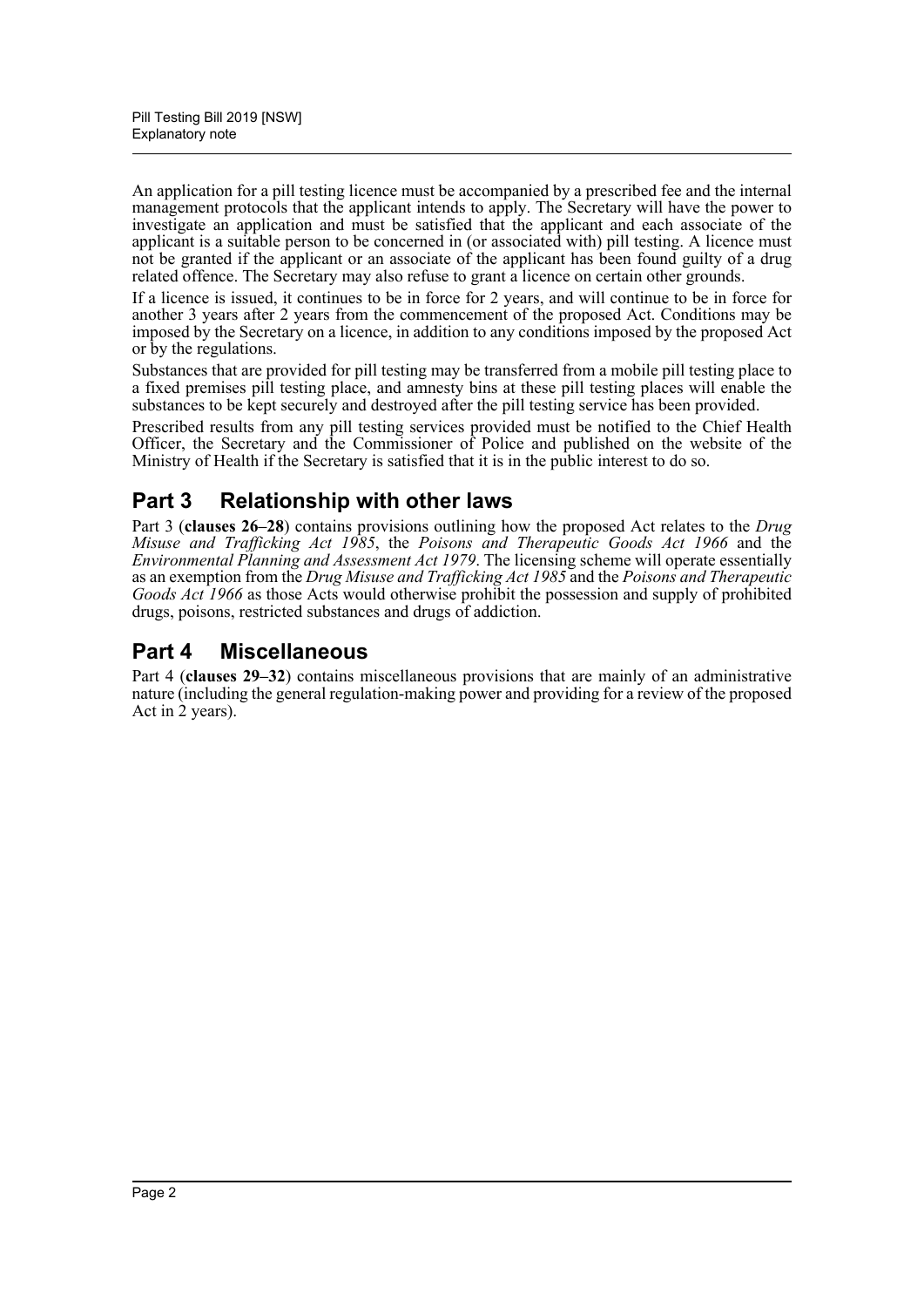Introduced by Ms Cate Faehrmann, MLC First print



New South Wales

# **Pill Testing Bill 2019**

# **Contents**

|        |                |                                                 | Page           |
|--------|----------------|-------------------------------------------------|----------------|
| Part 1 |                | <b>Preliminary</b>                              |                |
|        | 1              | Name of Act                                     | 2              |
|        | $\overline{2}$ | Commencement                                    | 2              |
|        | 3              | Objects of Act                                  | 2              |
|        | 4              | <b>Definitions</b>                              | $\overline{2}$ |
|        | 5              | Meaning of "associate"                          | 3              |
|        | 6              | Meaning of "director" of a pill testing service | 4              |
|        | 7              | Meaning of "pill testing service"               | 4              |
|        | 8              | Meaning of "pill testing place"                 | 4              |
| Part 2 |                | <b>Pill testing licences</b>                    |                |
|        | 9              | Fixed premises pill testing licence             | 6              |
|        | 10             | Mobile pill testing licence                     |                |
|        | 11             | Application for pill testing licence            |                |
|        | 12             | Investigation of application                    | 8              |
|        | 13             | Internal management protocols                   | 8              |
|        | 14             | Determination of application                    | 9              |
|        | 15             | Refusal to issue a pill testing licence         | 10             |
|        | 16             | Duration of pill testing licence                | 11             |
|        | 17             | Notice regarding pill testing licence           | 11             |
|        | 18             | Terms and conditions of pill testing licence    | 11             |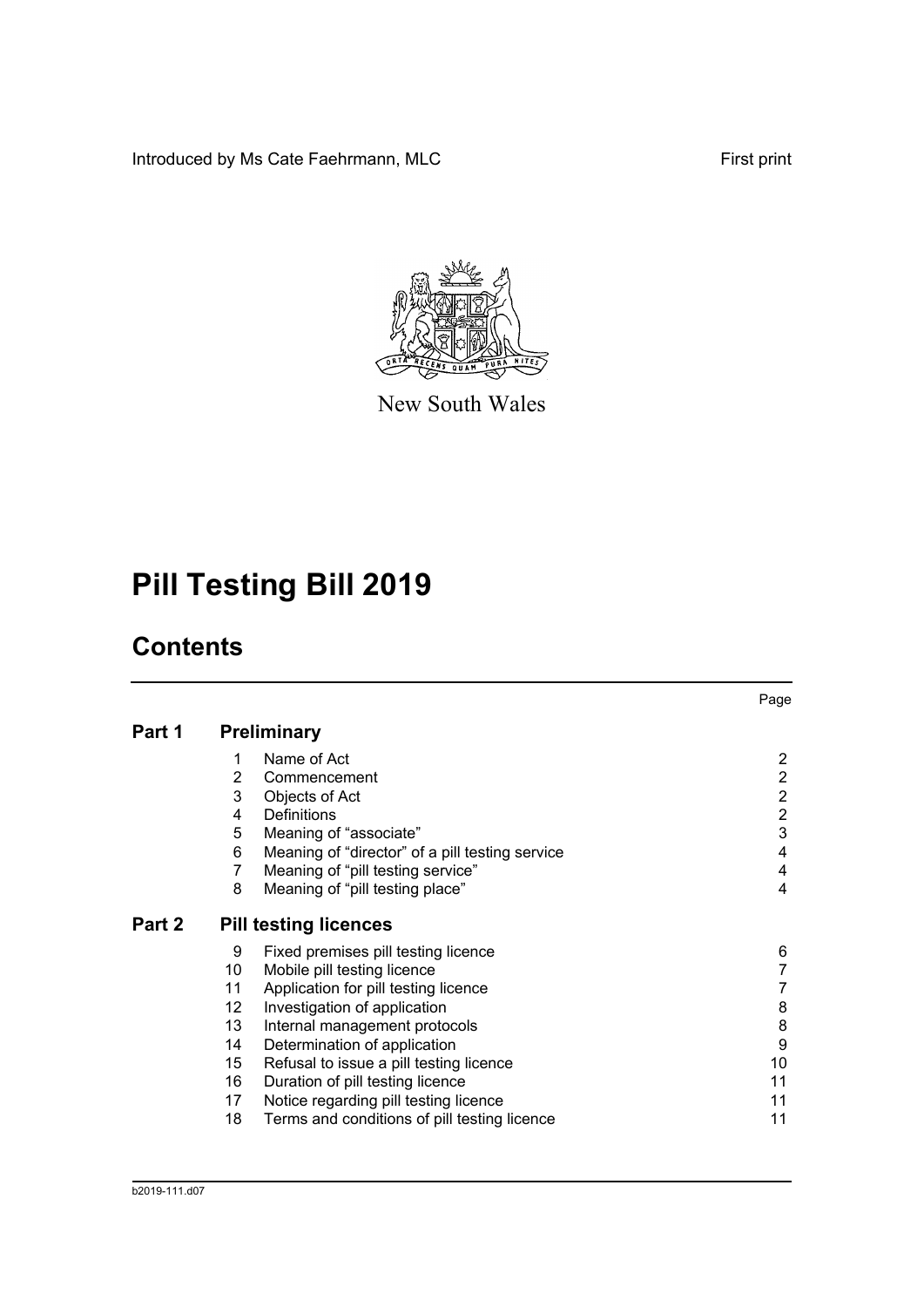|        |                 |                                                                                                      | Page |
|--------|-----------------|------------------------------------------------------------------------------------------------------|------|
|        | 19              | Disciplinary action for contravening licence conditions or approved                                  |      |
|        |                 | internal management protocols                                                                        | 12   |
|        | 20              | Revocation of pill testing licence                                                                   | 12   |
|        | 21              | Amnesty bin at pill testing place                                                                    | 13   |
|        | 22 <sub>2</sub> | Transfer of substances from mobile facility to fixed premises                                        | 13   |
|        | 23              | Notifications if analysis yields prescribed result                                                   | 13   |
|        | 24              | Destruction of substances following pill testing-fixed premises pill<br>testing licence              | 14   |
|        | 25              | Destruction of substances following pill testing—mobile pill testing<br>licence                      | 14   |
| Part 3 |                 | <b>Relationship with other laws</b>                                                                  |      |
|        | 26              | Relationship with Drug Misuse and Trafficking Act 1985 and Poisons<br>and Therapeutic Goods Act 1966 | 15   |
|        | 27              | Exemption from civil liability                                                                       | 15   |
|        | 28              | Application of Environmental Planning and Assessment Act 1979                                        | 15   |
| Part 4 |                 | <b>Miscellaneous</b>                                                                                 |      |
|        | 29              | Act to bind Crown                                                                                    | 16   |
|        | 30              | Delegation                                                                                           | 16   |
|        | 31              | Regulations                                                                                          | 16   |
|        | 32              | Review of Act                                                                                        | 16   |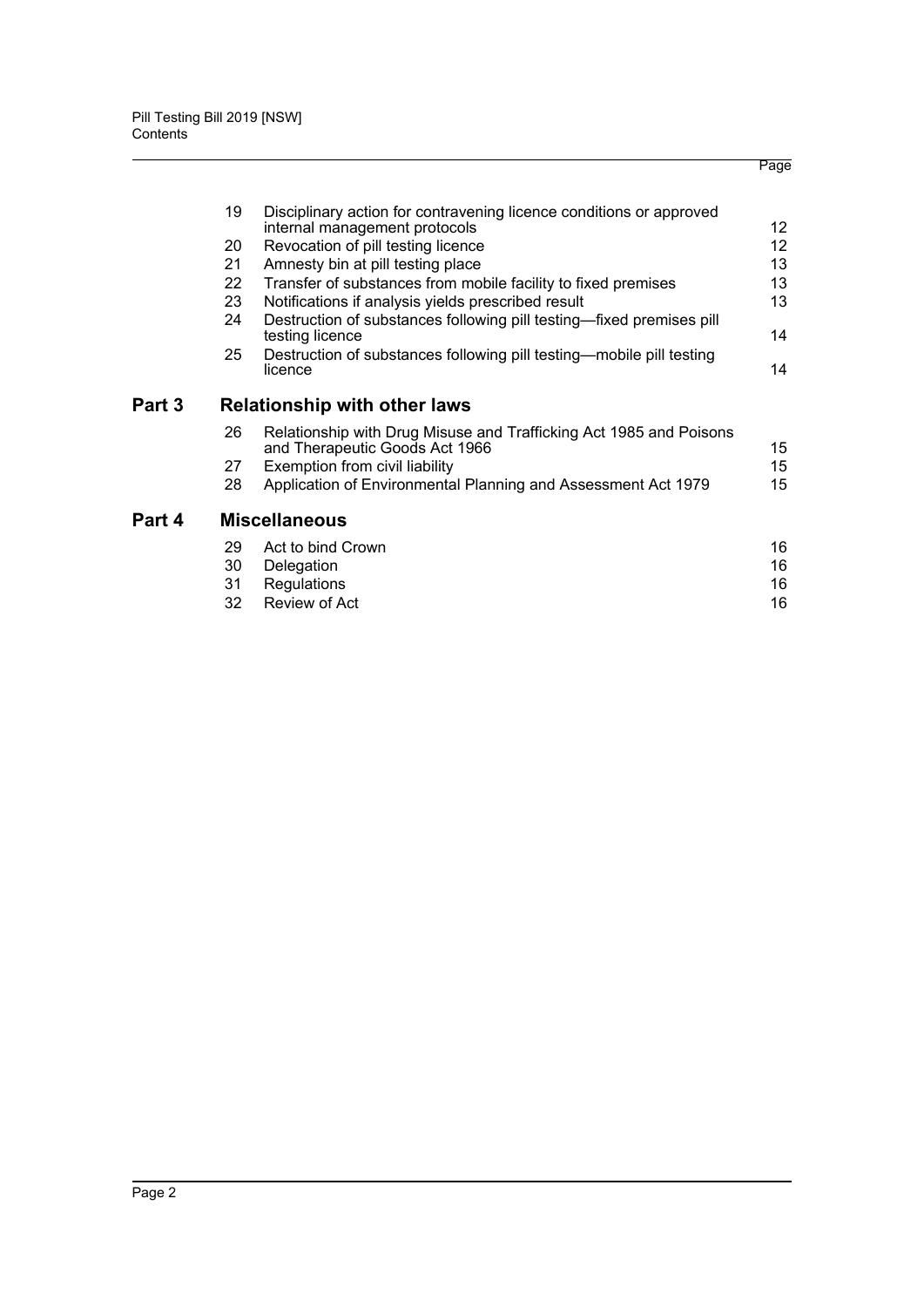

New South Wales

# **Pill Testing Bill 2019**

No , 2019

## **A Bill for**

An Act to provide for pill testing services for the purposes of drug harm reduction; and for other purposes.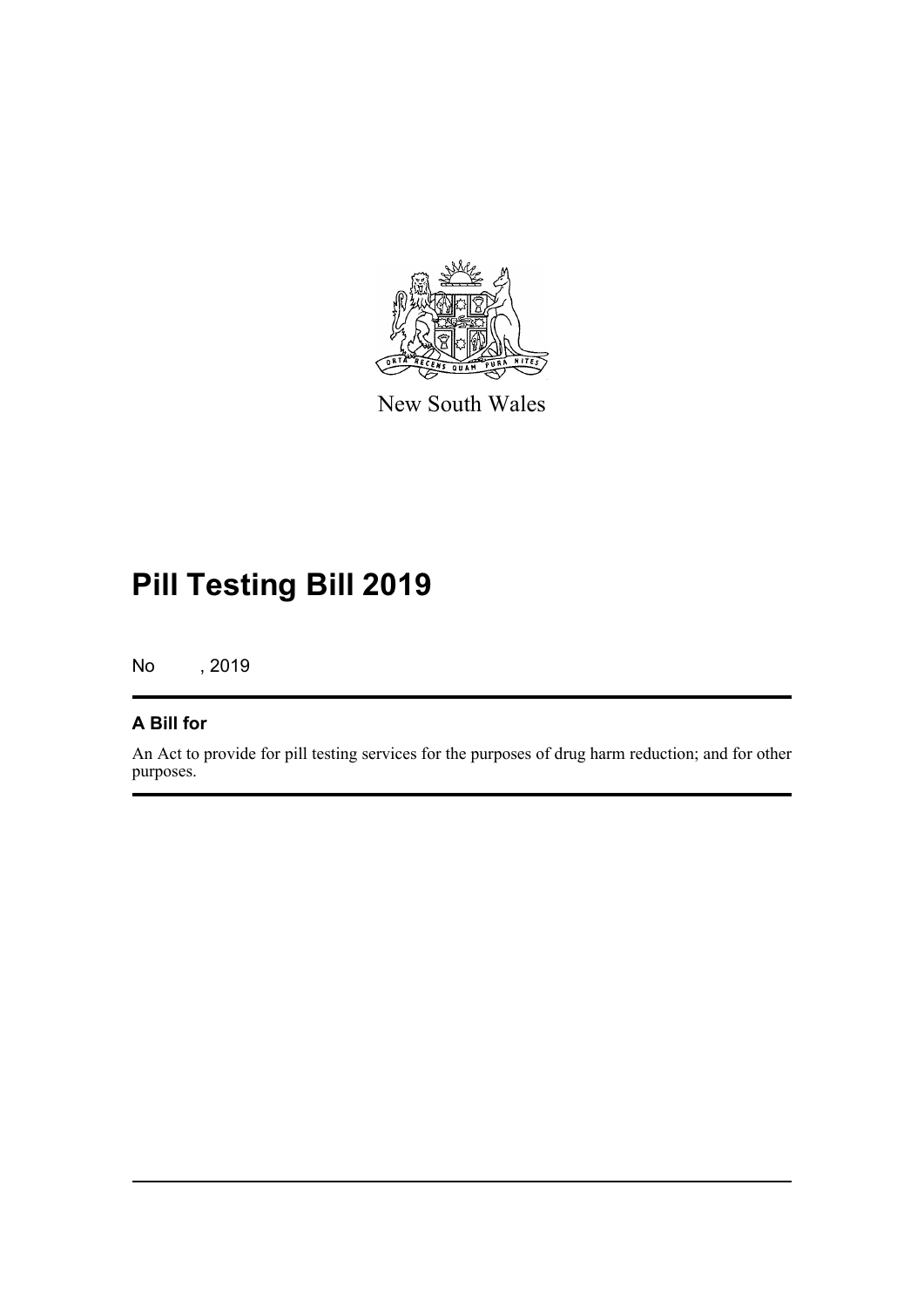<span id="page-5-4"></span><span id="page-5-3"></span><span id="page-5-2"></span><span id="page-5-1"></span><span id="page-5-0"></span>

| The Legislature of New South Wales enacts- |                       |     |                                                                                                                                                                                                                                       | 1              |
|--------------------------------------------|-----------------------|-----|---------------------------------------------------------------------------------------------------------------------------------------------------------------------------------------------------------------------------------------|----------------|
| Part 1                                     |                       |     | <b>Preliminary</b>                                                                                                                                                                                                                    | $\overline{c}$ |
| 1                                          | <b>Name of Act</b>    |     |                                                                                                                                                                                                                                       | 3              |
|                                            |                       |     | This Act is the <i>Pill Testing Act 2019</i> .                                                                                                                                                                                        | 4              |
| $\mathbf{2}$                               |                       |     | Commencement                                                                                                                                                                                                                          | 5              |
|                                            |                       |     | This Act commences 28 days after the date of assent to this Act.                                                                                                                                                                      | 6              |
| 3                                          | <b>Objects of Act</b> |     |                                                                                                                                                                                                                                       | 7              |
|                                            |                       |     | The objects of this Act are as follows—                                                                                                                                                                                               | 8              |
|                                            |                       | (a) | to reduce the number of avoidable deaths caused by using substances that are,<br>or that contain, prohibited drugs, poisons, restricted substances, drugs of<br>addiction or any other substance that would cause harm if ingested,   | 9<br>10<br>11  |
|                                            |                       | (b) | to provide for users and potential users of those substances to receive<br>information about the composition of those substances for the purpose of<br>reducing the potential harm caused by using those substances,                  | 12<br>13<br>14 |
|                                            |                       | (c) | to provide for users and potential users of those substances to receive drug<br>counselling services for the purpose of reducing the potential harm caused by<br>using those substances.                                              | 15<br>16<br>17 |
| 4                                          | <b>Definitions</b>    |     |                                                                                                                                                                                                                                       | 18             |
|                                            | (1)                   |     | In this Act-                                                                                                                                                                                                                          | 19             |
|                                            |                       |     | <b>amnesty bin</b> means a secure receptacle—                                                                                                                                                                                         | 20             |
|                                            |                       | (a) | into which substances in pill form or in any other form may be placed, and                                                                                                                                                            | 21             |
|                                            |                       | (b) | containing a mechanism or substance which enables the substances that are<br>placed into it to be destroyed in accordance with section 24 or 25.                                                                                      | 22<br>23       |
|                                            |                       |     | <i>approved internal management protocols</i> , in relation to a pill testing licence, means<br>the internal management protocols approved under section 13 in relation to that<br>licence, as amended or replaced from time to time. | 24<br>25<br>26 |
|                                            |                       |     | <i>associate</i> —see section 5.                                                                                                                                                                                                      | 27             |
|                                            |                       |     | <b>Chief Health Officer</b> has the same meaning as in the Public Health Act 2010.                                                                                                                                                    | 28             |
|                                            |                       |     | <i>child</i> means a person who is under the age of 18 years.                                                                                                                                                                         | 29             |
|                                            |                       |     | <b>Department</b> means the Ministry of Health.                                                                                                                                                                                       | 30             |
|                                            |                       |     | <i>director</i> of a pill testing service—see section 6.                                                                                                                                                                              | 31             |
|                                            |                       |     | <i>drug of addiction, poison</i> and <i>restricted substance</i> have the same meanings as in the<br>Poisons and Therapeutic Goods Act 1966.                                                                                          | 32<br>33       |
|                                            |                       |     | <i>fixed premises pill testing employee</i> means a pill testing employee engaged by a<br>fixed premises pill testing licensee.                                                                                                       | 34<br>35       |
|                                            |                       |     | <i>fixed premises pill testing licence</i> means a licence—                                                                                                                                                                           | 36             |
|                                            |                       | (a) | to engage in the activities referred to in section 9, and                                                                                                                                                                             | 37             |
|                                            |                       | (b) | in which the Secretary has specified, under section $18(1)(a)$ , the premises at<br>which pill testing services are to be provided.                                                                                                   | 38<br>39       |
|                                            |                       |     | <i>fixed premises pill testing licensee</i> means the person who holds a fixed premises pill<br>testing licence.                                                                                                                      | 40<br>41       |
|                                            |                       |     | <i>internal management protocols</i> means protocols that set out how an applicant for a<br>pill testing licence intends to manage the provision of pill testing services.                                                            | 42<br>43       |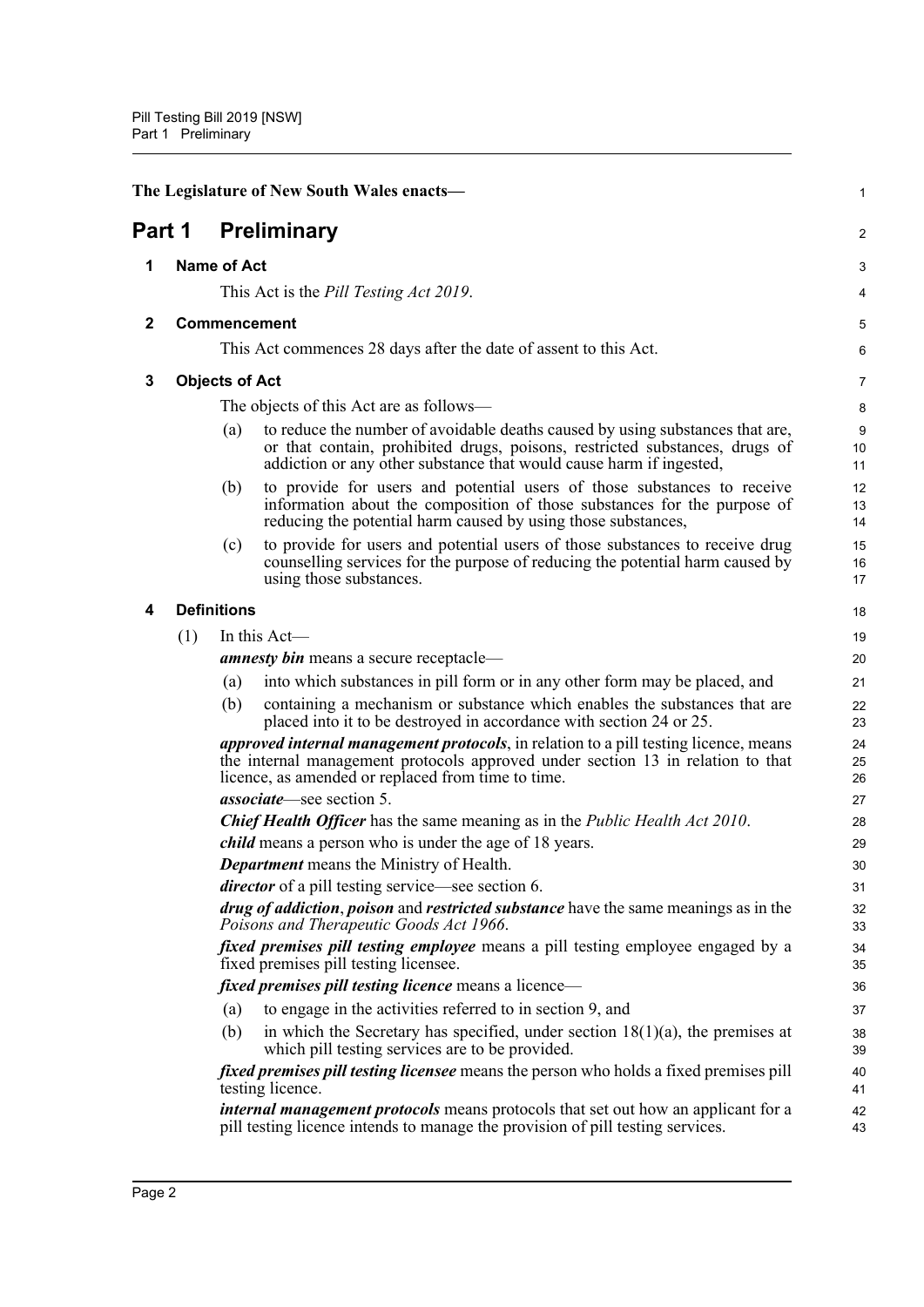<span id="page-6-0"></span>

|   |     |       | <i>mobile pill testing employee</i> means a pill testing employee engaged by a mobile pill<br>testing licensee.                                                                                                                                                                                                                                                                                                                                   | $\mathbf 1$<br>$\mathbf 2$       |
|---|-----|-------|---------------------------------------------------------------------------------------------------------------------------------------------------------------------------------------------------------------------------------------------------------------------------------------------------------------------------------------------------------------------------------------------------------------------------------------------------|----------------------------------|
|   |     |       | <i>mobile pill testing facility</i> means a trailer or vehicle containing equipment for-                                                                                                                                                                                                                                                                                                                                                          | $\ensuremath{\mathsf{3}}$        |
|   |     | (a)   | performing the analysis required in the provision of pill testing services, and                                                                                                                                                                                                                                                                                                                                                                   | $\overline{\mathbf{4}}$          |
|   |     | (b)   | destroying substances analysed in the provision of pill testing services.                                                                                                                                                                                                                                                                                                                                                                         | 5                                |
|   |     |       | mobile pill testing licence means a licence-                                                                                                                                                                                                                                                                                                                                                                                                      | 6                                |
|   |     | (a)   | to engage in the activities referred to in section 10, and                                                                                                                                                                                                                                                                                                                                                                                        | $\overline{7}$                   |
|   |     | (b)   | in which the Secretary has specified, under section $18(1)(b)$ , the mobile pill<br>testing facility that is to be used in the provision of pill testing services.                                                                                                                                                                                                                                                                                | 8<br>9                           |
|   |     |       | <i>mobile pill testing licensee</i> means the person who holds a mobile pill testing licence.                                                                                                                                                                                                                                                                                                                                                     | 10                               |
|   |     |       | <i>pill testing employee</i> means a person who is—                                                                                                                                                                                                                                                                                                                                                                                               | 11                               |
|   |     | (a)   | engaged by a pill testing licensee (whether under a contract of employment, or<br>as a volunteer, or otherwise) to participate in the provision of the licensee's pill<br>testing services, or                                                                                                                                                                                                                                                    | 12<br>13<br>14                   |
|   |     | (b)   | the director of a pill testing service.                                                                                                                                                                                                                                                                                                                                                                                                           | 15                               |
|   |     |       | <i>pill testing licence</i> means-                                                                                                                                                                                                                                                                                                                                                                                                                | 16                               |
|   |     | (a)   | a fixed premises pill testing licence, or                                                                                                                                                                                                                                                                                                                                                                                                         | 17                               |
|   |     | (b)   | a mobile pill testing licence.                                                                                                                                                                                                                                                                                                                                                                                                                    | 18                               |
|   |     |       | <i>pill testing licensee</i> means a person who holds a pill testing licence.                                                                                                                                                                                                                                                                                                                                                                     | 19                               |
|   |     |       | <i>pill testing place</i> —see section 8.                                                                                                                                                                                                                                                                                                                                                                                                         | 20                               |
|   |     |       | <i>pill testing service</i> —see section 7.                                                                                                                                                                                                                                                                                                                                                                                                       | 21                               |
|   |     | 1985. | <b>prohibited drug</b> has the same meaning as in the Drug Misuse and Trafficking Act                                                                                                                                                                                                                                                                                                                                                             | 22<br>23                         |
|   |     |       | <b>Secretary</b> means the Secretary of the Department.                                                                                                                                                                                                                                                                                                                                                                                           | 24                               |
|   |     |       | Note. The Interpretation Act 1987 contains definitions and other provisions that affect the<br>interpretation of this Act.                                                                                                                                                                                                                                                                                                                        | 25<br>26                         |
|   | (2) |       | Words and expressions used in this Act (but not defined in this section) have the same<br>meanings as in the Drug Misuse and Trafficking Act 1985 and the Poisons and<br>Therapeutic Goods Act 1966.                                                                                                                                                                                                                                              | 27<br>28<br>29                   |
|   | (3) |       | Notes and examples included in this Act do not form part of this Act.                                                                                                                                                                                                                                                                                                                                                                             | 30                               |
| 5 |     |       | <b>Meaning of "associate"</b>                                                                                                                                                                                                                                                                                                                                                                                                                     | 31                               |
|   | (1) |       | For the purposes of this Act, a person is an <i>associate</i> of an applicant for, or the holder<br>of, a pill testing licence if the person—                                                                                                                                                                                                                                                                                                     | 32<br>33                         |
|   |     | (a)   | holds or will hold any relevant financial interest, or is or will be entitled to<br>exercise any relevant power (whether in the person's own right or on behalf of<br>any other person) in the business of the applicant, and by virtue of that interest<br>or power, is able or will be able (in the opinion of the Secretary) to exercise a<br>significant influence over or with respect to the management or operation of<br>the business, or | 34<br>35<br>36<br>37<br>38<br>39 |
|   |     | (b)   | holds or will hold any relevant position, whether in the person's own right or<br>on behalf of any other person, in the business of the licence applicant or holder.                                                                                                                                                                                                                                                                              | 40<br>41                         |
|   | (2) |       | In this section-                                                                                                                                                                                                                                                                                                                                                                                                                                  | 42                               |
|   |     |       | <i>relevant financial interest</i> , in relation to a business, means—                                                                                                                                                                                                                                                                                                                                                                            | 43                               |
|   |     | (a)   | any share in the capital of the business, or                                                                                                                                                                                                                                                                                                                                                                                                      | 44                               |
|   |     |       |                                                                                                                                                                                                                                                                                                                                                                                                                                                   |                                  |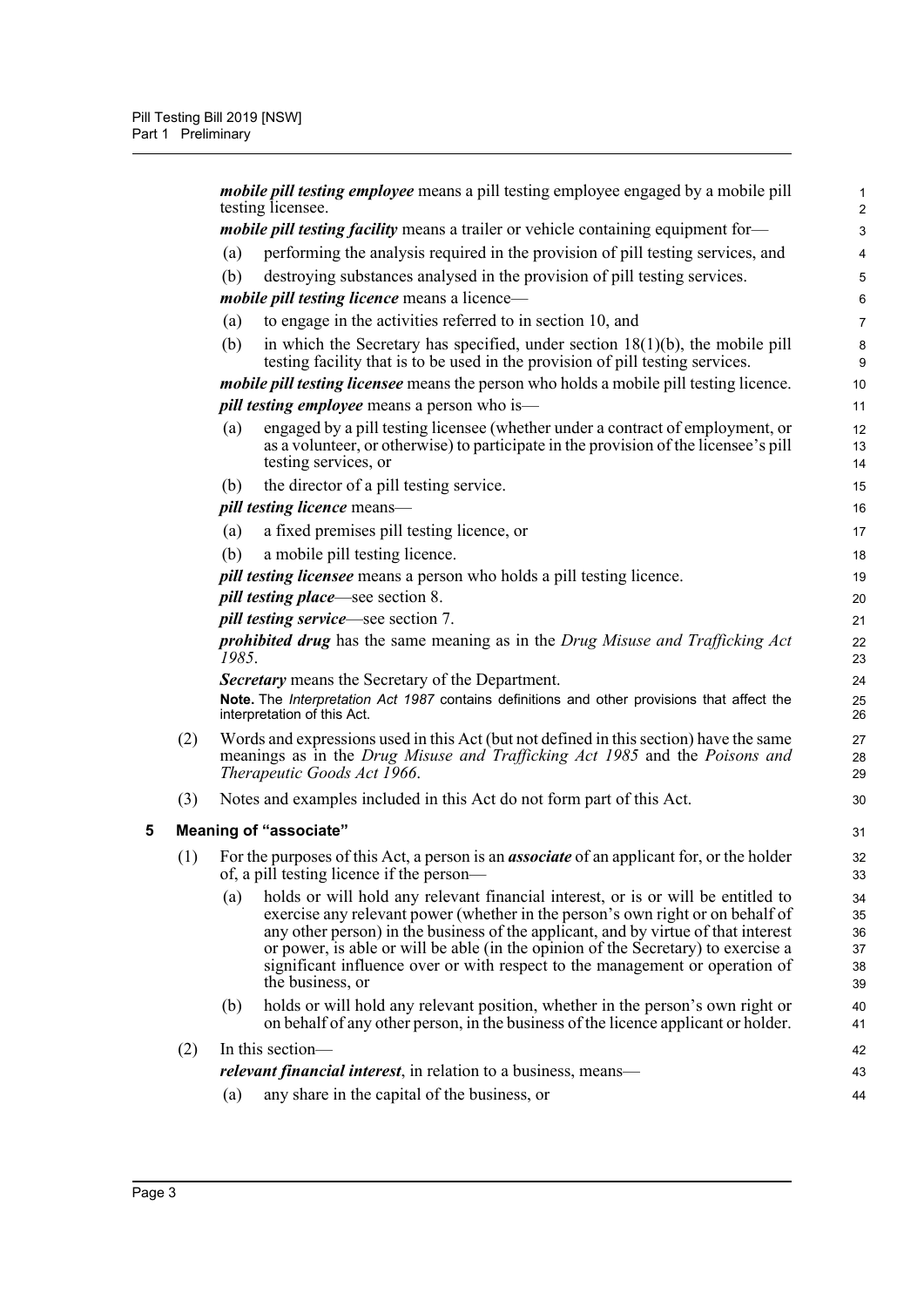<span id="page-7-2"></span><span id="page-7-1"></span><span id="page-7-0"></span>

|   |     | (b) | any entitlement to receive any income derived from the business, or to receive<br>any other financial benefit or financial advantage from the carrying on of the<br>business, whether the entitlement arises at law or in equity or otherwise. | $\mathbf{1}$<br>$\overline{c}$<br>3 |
|---|-----|-----|------------------------------------------------------------------------------------------------------------------------------------------------------------------------------------------------------------------------------------------------|-------------------------------------|
|   |     |     | <i>relevant position</i> , in relation to a business, means—                                                                                                                                                                                   | 4                                   |
|   |     | (a) | the position of director, manager or secretary, or                                                                                                                                                                                             | $\mathbf 5$                         |
|   |     | (b) | any other position, however designated, if it is an executive position.                                                                                                                                                                        | 6                                   |
|   |     |     | relevant power means any power, whether exercisable by voting or otherwise and<br>whether exercisable alone or in association with others-                                                                                                     | $\overline{7}$<br>8                 |
|   |     | (a) | to participate in any directorial, managerial or executive decision, or                                                                                                                                                                        | 9                                   |
|   |     | (b) | to elect or appoint any person to any relevant position.                                                                                                                                                                                       | 10                                  |
| 6 |     |     | Meaning of "director" of a pill testing service                                                                                                                                                                                                | 11                                  |
|   | (1) |     | For the purposes of this Act, a person is the <i>director</i> of a pill testing service if—                                                                                                                                                    | 12                                  |
|   |     | (a) | the person is engaged by a pill testing licensee to-                                                                                                                                                                                           | 13                                  |
|   |     |     | oversee the provision of pill testing services by the licensee, and<br>(i)                                                                                                                                                                     | 14                                  |
|   |     |     | ensure compliance with the approved internal management protocols,<br>(ii)<br>and                                                                                                                                                              | 15<br>16                            |
|   |     |     | ensure compliance with the conditions to which the pill testing licence<br>(iii)<br>is subject, and                                                                                                                                            | 17<br>18                            |
|   |     | (b) | no other person is engaged by the licensee to perform that role.                                                                                                                                                                               | 19                                  |
|   | (2) |     | A reference to the <i>director</i> of a pill testing service includes a reference to a person<br>acting in that role—                                                                                                                          | 20<br>21                            |
|   |     | (a) | during any illness or other absence of the person engaged for that role, or                                                                                                                                                                    | 22                                  |
|   |     | (b) | while there is a vacancy in that role.                                                                                                                                                                                                         | 23                                  |
| 7 |     |     | Meaning of "pill testing service"                                                                                                                                                                                                              | 24                                  |
|   |     |     | For the purposes of this Act, a <b><i>pill testing service</i></b> is the service of—                                                                                                                                                          | 25                                  |
|   |     | (a) | receiving a substance (in pill form or in any other form) from a member of the<br>public who voluntarily provides the substance for pill testing, and                                                                                          | 26<br>27                            |
|   |     | (b) | analysing the substance or any part of it to determine its composition,<br>including determining whether it is or contains—                                                                                                                    | 28<br>29                            |
|   |     |     | a prohibited drug, or<br>(i)                                                                                                                                                                                                                   | 30                                  |
|   |     |     | a poison, or<br>(ii)                                                                                                                                                                                                                           | 31                                  |
|   |     |     | (iii)<br>a restricted substance, or                                                                                                                                                                                                            | 32                                  |
|   |     |     | a drug of addiction, or<br>(iv)                                                                                                                                                                                                                | 33                                  |
|   |     |     | any other substance that would cause harm if ingested, and<br>(v)                                                                                                                                                                              | 34                                  |
|   |     | (c) | providing information about the composition of the substance to the person<br>who provided it, and                                                                                                                                             | 35<br>36                            |
|   |     | (d) | providing drug counselling services in respect of any health risks associated<br>with the composition of the substance provided for pill testing.                                                                                              | 37<br>38                            |
| 8 |     |     | Meaning of "pill testing place"                                                                                                                                                                                                                | 39                                  |
|   | (1) |     | For the purposes of this Act, the <i>pill testing place</i> for a fixed premises pill testing<br>licence is the premises specified in the licence under section $18(1)(a)$ .                                                                   | 40<br>41                            |
|   | (2) |     | For the purposes of this Act, the <i>pill testing place</i> for a mobile pill testing licence—                                                                                                                                                 | 42                                  |
|   |     | (a) | is the mobile pill testing facility specified in the licence under section $18(1)(b)$ ,<br>and                                                                                                                                                 | 43<br>44                            |
|   |     |     |                                                                                                                                                                                                                                                |                                     |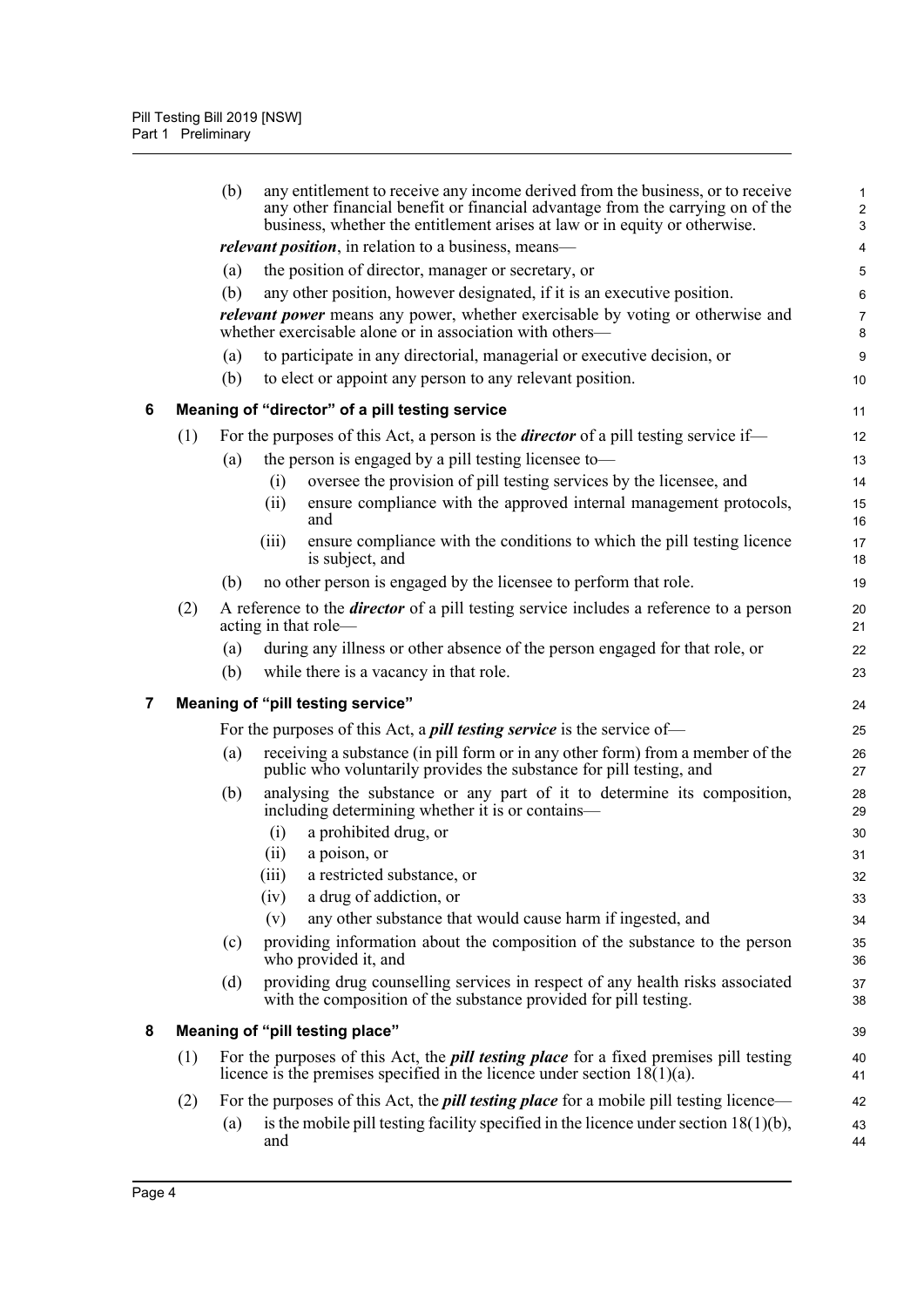|     | (b)    | when the facility is stationary and set up to be operated, includes—                               | 1                   |
|-----|--------|----------------------------------------------------------------------------------------------------|---------------------|
|     |        | each of the facility's ancillary structures within the meaning of<br>(1)<br>subsection $(3)$ , and | $\overline{2}$<br>3 |
|     |        | the areas between each ancillary structure and the facility.<br>(11)                               | $\overline{4}$      |
| (3) | $1S$ — | A structure is an <i>ancillary structure</i> of a mobile pill testing facility if the structure    | 5<br>6              |
|     | (a)    | a temporary structure, and                                                                         | 7                   |
|     |        | <b>Examples.</b> A marquee or fabric structure.                                                    | 8                   |
|     | (b)    | $e$ rected—                                                                                        | 9                   |
|     |        | for the purposes of the provision of pill testing services, and<br>(1)                             | 10                  |
|     |        | within a distance of the facility prescribed by the regulations.<br>(11)                           | 11                  |
|     |        |                                                                                                    |                     |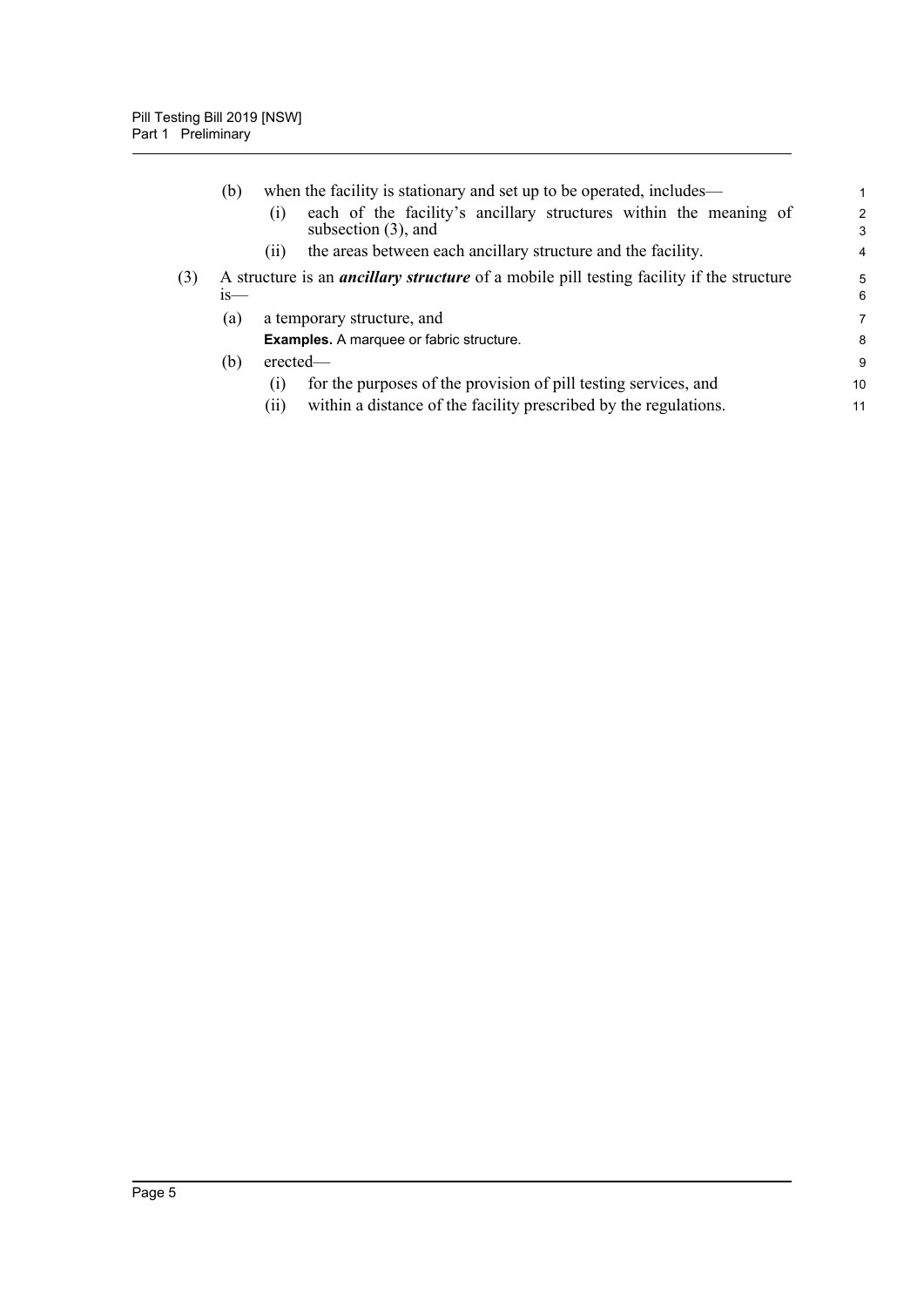<span id="page-9-1"></span><span id="page-9-0"></span>

|   | Part 2 |     | <b>Pill testing licences</b><br>1                                                                                                                                                                                                                                                                           |                        |  |  |
|---|--------|-----|-------------------------------------------------------------------------------------------------------------------------------------------------------------------------------------------------------------------------------------------------------------------------------------------------------------|------------------------|--|--|
| 9 |        |     | <b>Fixed premises pill testing licence</b>                                                                                                                                                                                                                                                                  | $\overline{c}$         |  |  |
|   | (1)    |     | The Secretary may, on application by a person, grant a fixed premises pill testing<br>licence authorising the person to-                                                                                                                                                                                    | 3<br>4                 |  |  |
|   |        | (a) | receive a substance (in pill form or in any other form) from a person (the<br>service user), and                                                                                                                                                                                                            | 5<br>6                 |  |  |
|   |        | (b) | determine, or agree with the service user, how much of that substance is to be<br>retained for analysis, and                                                                                                                                                                                                | $\overline{7}$<br>8    |  |  |
|   |        | (c) | retain that amount (the <i>retained substance</i> ) and return the remainder to the<br>service user, and                                                                                                                                                                                                    | $\boldsymbol{9}$<br>10 |  |  |
|   |        | (d) | analyse the retained substance or any part of it to determine its composition,<br>including determining whether it is or contains—                                                                                                                                                                          | 11<br>12               |  |  |
|   |        |     | a prohibited drug, or<br>(i)                                                                                                                                                                                                                                                                                | 13                     |  |  |
|   |        |     | (ii)<br>a poison, or                                                                                                                                                                                                                                                                                        | 14                     |  |  |
|   |        |     | a restricted substance, or<br>(iii)                                                                                                                                                                                                                                                                         | 15                     |  |  |
|   |        |     | a drug of addiction, or<br>(iv)                                                                                                                                                                                                                                                                             | 16                     |  |  |
|   |        |     | any other substance that would cause harm if ingested, and<br>(v)                                                                                                                                                                                                                                           | 17                     |  |  |
|   |        | (e) | after that analysis is complete, provide the service user with information about<br>the composition of the retained substance, and                                                                                                                                                                          | 18<br>19               |  |  |
|   |        | (f) | destroy the retained substance as required by section 24.                                                                                                                                                                                                                                                   | 20                     |  |  |
|   | (2)    |     | Additionally, a fixed premises pill testing licence authorises the licensee, and each of<br>the licensee's pill testing employees, to do the following at the pill testing place—                                                                                                                           | 21<br>22               |  |  |
|   |        | (a) | receive a substance provided under section 22 by-                                                                                                                                                                                                                                                           | 23                     |  |  |
|   |        |     | a mobile pill testing licensee, or<br>(i)                                                                                                                                                                                                                                                                   | 24                     |  |  |
|   |        |     | a mobile pill testing employee,<br>(ii)                                                                                                                                                                                                                                                                     | 25                     |  |  |
|   |        | (b) | analyse the substance or any part of it to determine its composition, including<br>determining whether it is or contains-                                                                                                                                                                                   | 26<br>27               |  |  |
|   |        |     | a prohibited drug, or<br>(i)                                                                                                                                                                                                                                                                                | 28                     |  |  |
|   |        |     | a poison, or<br>(ii)                                                                                                                                                                                                                                                                                        | 29                     |  |  |
|   |        |     | a restricted substance, or<br>(iii)                                                                                                                                                                                                                                                                         | 30                     |  |  |
|   |        |     | a drug of addiction, or<br>(iv)                                                                                                                                                                                                                                                                             | 31                     |  |  |
|   |        |     | (v)<br>any other substance that would cause harm if ingested,                                                                                                                                                                                                                                               | 32                     |  |  |
|   |        | (c) | after that analysis is complete—                                                                                                                                                                                                                                                                            | 33                     |  |  |
|   |        |     | determine whether it is necessary or appropriate to provide information<br>(i)<br>about the composition of the substance to any person, and                                                                                                                                                                 | 34<br>35               |  |  |
|   |        |     | if so, provide that information to that person,<br>(ii)                                                                                                                                                                                                                                                     | 36                     |  |  |
|   |        | (d) | destroy the substance as required by section 25.                                                                                                                                                                                                                                                            | 37                     |  |  |
|   | (3)    |     | A fixed premises pill testing employee who is authorised by subsection $(1)$ or $(2)$ to<br>do a thing in respect of a substance is also authorised to provide that substance to<br>another fixed premises pill testing employee at the pill testing place so that the other<br>employee may do that thing. | 38<br>39<br>40<br>41   |  |  |
|   | (4)    |     | An authorisation referred to in this section is subject to-                                                                                                                                                                                                                                                 | 42                     |  |  |
|   |        | (a) | this Act, and                                                                                                                                                                                                                                                                                               | 43                     |  |  |
|   |        | (b) | any regulations made for the purposes of this Act, and                                                                                                                                                                                                                                                      | 44                     |  |  |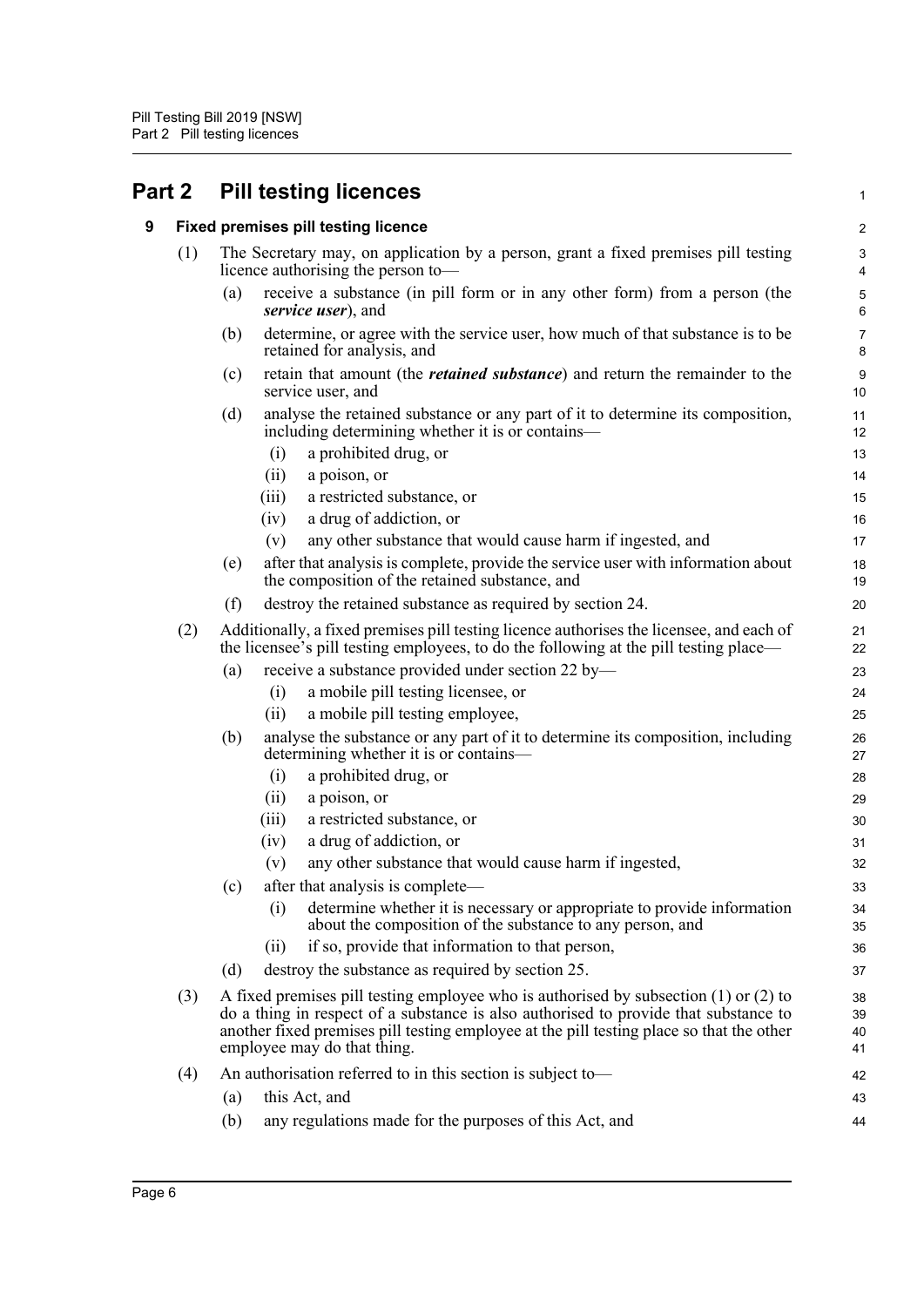<span id="page-10-1"></span><span id="page-10-0"></span>

|    |     | (c)                                                           | any conditions of the relevant pill testing licence.                                                                                                                                                                                                                                           | 1                                |  |  |  |
|----|-----|---------------------------------------------------------------|------------------------------------------------------------------------------------------------------------------------------------------------------------------------------------------------------------------------------------------------------------------------------------------------|----------------------------------|--|--|--|
| 10 |     | <b>Mobile pill testing licence</b><br>$\overline{\mathbf{c}}$ |                                                                                                                                                                                                                                                                                                |                                  |  |  |  |
|    | (1) |                                                               | The Secretary may, on application by a person, grant a mobile pill testing licence<br>authorising the person to-                                                                                                                                                                               | 3<br>4                           |  |  |  |
|    |     | (a)                                                           | receive a substance (in pill form or in any other form) from a person (the<br>service user), and                                                                                                                                                                                               | 5<br>6                           |  |  |  |
|    |     | (b)                                                           | determine, or agree with the service user, how much of that substance is to be<br>retained for analysis, and                                                                                                                                                                                   | $\overline{7}$<br>8              |  |  |  |
|    |     | (c)                                                           | retain that amount (the <i>retained substance</i> ) and return the remainder to the<br>service user, and                                                                                                                                                                                       | 9<br>10                          |  |  |  |
|    |     | (d)                                                           | analyse the retained substance or any part of it to determine its composition,<br>including determining whether it is or contains—<br>a prohibited drug, or<br>(i)<br>(ii)<br>a poison, or<br>(iii)<br>a restricted substance, or<br>a drug of addiction, or<br>(iv)                           | 11<br>12<br>13<br>14<br>15<br>16 |  |  |  |
|    |     |                                                               | any other substance that would cause harm if ingested, and<br>(v)                                                                                                                                                                                                                              | 17                               |  |  |  |
|    |     | (e)                                                           | after that analysis is complete—                                                                                                                                                                                                                                                               | 18                               |  |  |  |
|    |     |                                                               | (i)<br>provide the service user with information about the composition of the<br>retained substance, and                                                                                                                                                                                       | 19<br>20                         |  |  |  |
|    |     |                                                               | decide, under section 22, whether to transfer any part of the retained<br>(ii)<br>substance to the fixed premises pill testing licensee, and                                                                                                                                                   | 21<br>22                         |  |  |  |
|    |     | (f)                                                           | destroy the provided and retained substances as required by section 25.                                                                                                                                                                                                                        | 23                               |  |  |  |
|    | (2) |                                                               | Additionally, a mobile pill testing licence authorises the licensee, and each of the<br>licensee's pill testing employees, to do the following if a decision is made under<br>section 22 to transfer a substance—                                                                              | 24<br>25<br>26                   |  |  |  |
|    |     | (a)                                                           | transfer the substance or any part of it to the fixed premises pill testing<br>licensee's pill testing place,                                                                                                                                                                                  | 27<br>28                         |  |  |  |
|    |     | (b)                                                           | at that place, provide the transferred substance to the fixed premises pill testing<br>licensee for pill testing.                                                                                                                                                                              | 29<br>30                         |  |  |  |
|    | (3) |                                                               | A mobile pill testing employee who is authorised under subsection $(1)$ or $(2)$ to do a<br>thing in respect of a substance is also authorised to provide that substance to another<br>mobile pill testing employee at the pill testing place so that the other employee may<br>do that thing. | 31<br>32<br>33<br>34             |  |  |  |
|    | (4) |                                                               | An authorisation referred to in this section is subject to-                                                                                                                                                                                                                                    | 35                               |  |  |  |
|    |     | (a)                                                           | this Act, and                                                                                                                                                                                                                                                                                  | 36                               |  |  |  |
|    |     | (b)                                                           | any regulations made for the purposes of this Act, and                                                                                                                                                                                                                                         | 37                               |  |  |  |
|    |     | (c)                                                           | any conditions of the relevant pill testing licence.                                                                                                                                                                                                                                           | 38                               |  |  |  |
| 11 |     |                                                               | Application for pill testing licence                                                                                                                                                                                                                                                           | 39                               |  |  |  |
|    | (1) |                                                               | An application under this Part must—                                                                                                                                                                                                                                                           | 40                               |  |  |  |
|    |     | (a)                                                           | be in writing, and                                                                                                                                                                                                                                                                             | 41                               |  |  |  |
|    |     | (b)                                                           | be accompanied by an application fee prescribed by the regulations, and                                                                                                                                                                                                                        | 42                               |  |  |  |
|    |     | (c)                                                           | specify why the applicant is a fit and proper person to hold a pill testing<br>licence, and                                                                                                                                                                                                    | 43<br>44                         |  |  |  |
|    |     |                                                               |                                                                                                                                                                                                                                                                                                |                                  |  |  |  |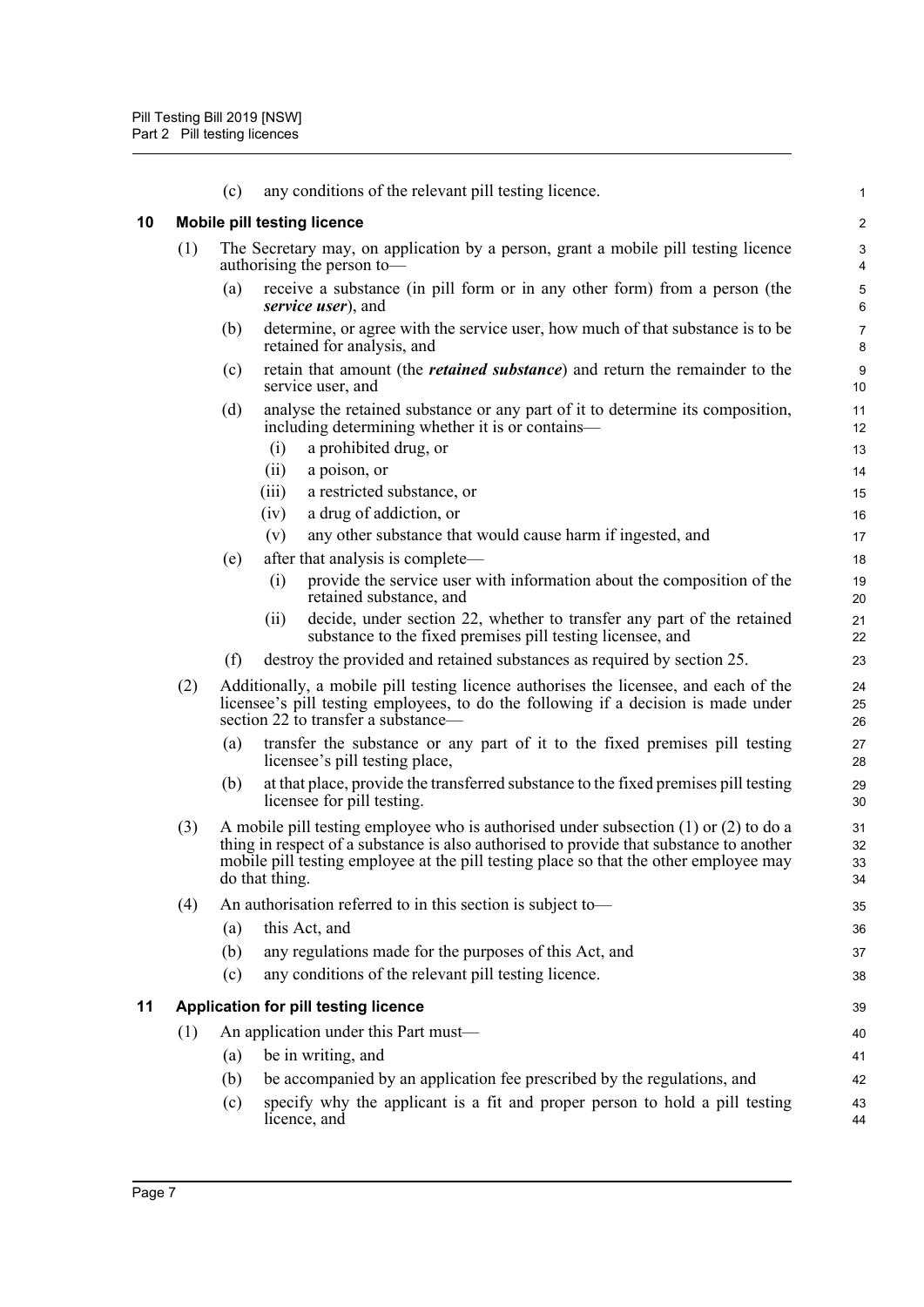<span id="page-11-1"></span><span id="page-11-0"></span>

|    |     | (d)        | specify either-                                                                                                                                                                                                                                    | 1                            |
|----|-----|------------|----------------------------------------------------------------------------------------------------------------------------------------------------------------------------------------------------------------------------------------------------|------------------------------|
|    |     |            | the premises at which the person is intending to be authorised to provide<br>(i)<br>pill testing services, or                                                                                                                                      | $\sqrt{2}$<br>$\sqrt{3}$     |
|    |     |            | the mobile pill testing facility the person intends to be authorised to use<br>(ii)<br>to provide pill testing services, and                                                                                                                       | $\overline{\mathbf{4}}$<br>5 |
|    |     | (e)        | be accompanied by the internal management protocols that the applicant<br>intends to apply.                                                                                                                                                        | 6<br>$\overline{7}$          |
| 12 |     |            | <b>Investigation of application</b>                                                                                                                                                                                                                | 8                            |
|    | (1) |            | The Secretary may require that an applicant for a pill testing licence—                                                                                                                                                                            | 9                            |
|    |     | (a)        | provide further information in relation to the application, and                                                                                                                                                                                    | 10                           |
|    |     | (b)        | facilitate an inspection by the Secretary of the premises or facility in relation<br>to which the licence is sought, and                                                                                                                           | 11<br>12                     |
|    |     | (c)        | submit a criminal record check in relation to the applicant and any person who,<br>in the opinion of the Secretary, is an associate of the applicant, and                                                                                          | 13<br>14                     |
|    |     | (d)        | revise any internal management protocols provided to the Secretary and<br>provide the revised protocols to the Secretary.                                                                                                                          | 15<br>16                     |
|    | (2) |            | If a requirement made under this section is not complied with, the Secretary may<br>refuse to determine the application concerned.                                                                                                                 | 17<br>18                     |
|    | (3) |            | Any costs incurred by the Secretary in conducting a criminal record check under this<br>section are to be paid by the applicant for the licence concerned.                                                                                         | 19<br>20                     |
|    | (4) |            | On receiving an application for a licence, the Secretary must carry out any<br>investigations and inquiries that the Secretary considers necessary to determine the<br>application.                                                                | 21<br>22<br>23               |
|    | (5) |            | The Secretary may refer a copy of an application and any supporting documentation<br>to the Commissioner of Police.                                                                                                                                | 24<br>25                     |
|    | (6) |            | The Commissioner of Police must inquire into and report to the Secretary on any<br>matters concerning the application that the Secretary requests.                                                                                                 | 26<br>27                     |
| 13 |     |            | Internal management protocols                                                                                                                                                                                                                      | 28                           |
|    | (1) | applicant. | For the purposes of determining whether to issue a pill testing licence, the Secretary<br>must consider whether to approve the internal management protocols provided by the                                                                       | 29<br>30<br>31               |
|    | (2) |            | The Secretary may approve the internal management protocols if satisfied that they<br>are sufficient to support the issuing of a pill testing licence.                                                                                             | 32<br>33                     |
|    | (3) |            | In determining whether to approve the internal management protocols, the Secretary<br>must have regard to whether the protocol requires—                                                                                                           | 34<br>35                     |
|    |     | (a)        | that the applicant has a director of pill testing services, and                                                                                                                                                                                    | 36                           |
|    |     | (b)        | that the director has a role of general oversight of the operations of the pill<br>testing place and responsibility for ensuring the adequacy of the procedures<br>used in the pill testing place, and                                             | 37<br>38<br>39               |
|    |     | (c)        | that the pill testing services provided by the applicant are a part of operations<br>that also provide drug counselling services in respect of any health risks<br>associated with the composition of the substance provided for pill testing, and | 40<br>41<br>42               |
|    |     | (d)        | that any of the applicant's pill testing employees directly providing drug<br>counselling services are persons with satisfactory qualifications, experience or<br>expertise in drug and alcohol treatment and rehabilitation, and                  | 43<br>44<br>45               |
|    |     |            |                                                                                                                                                                                                                                                    |                              |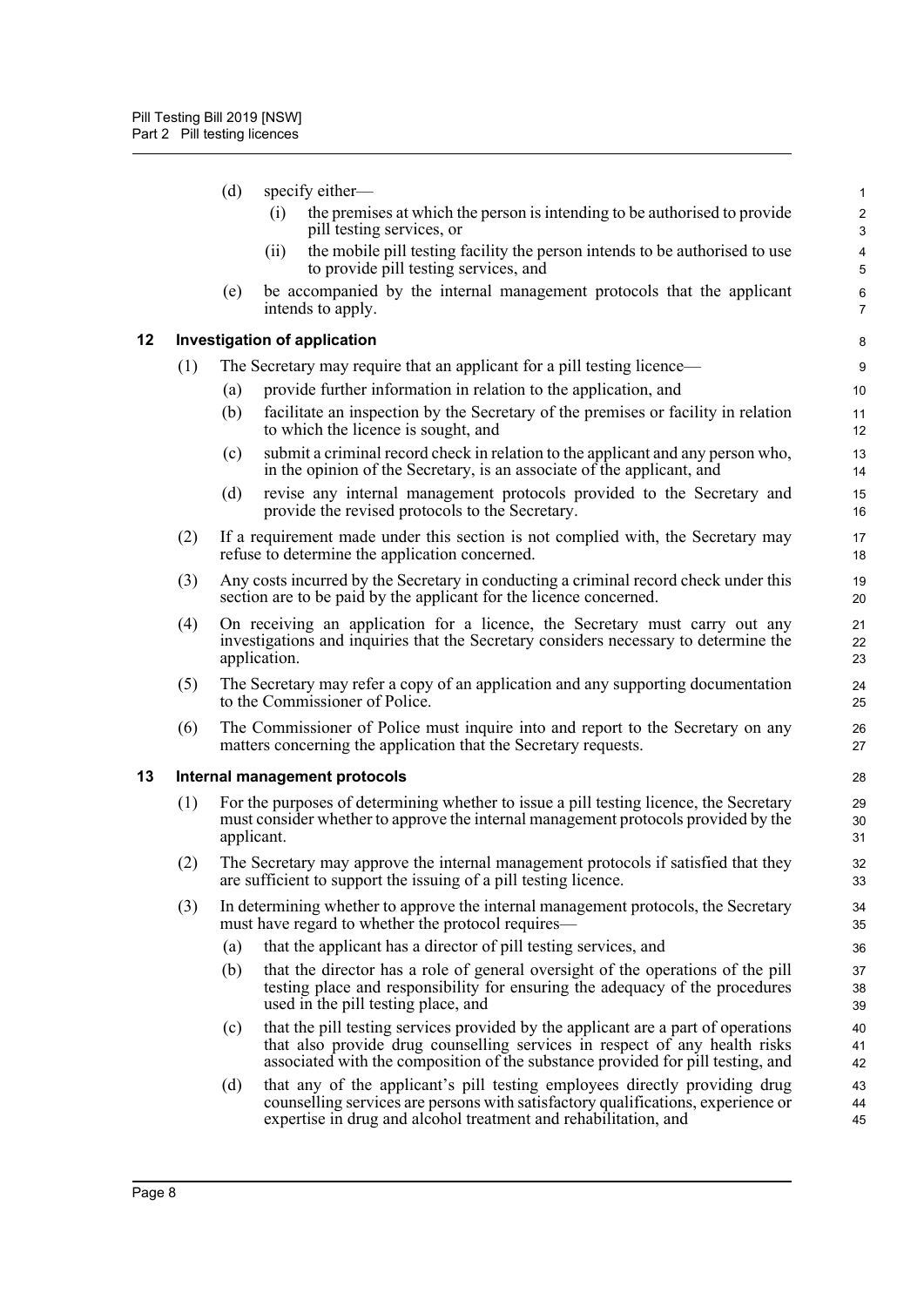<span id="page-12-0"></span>

|    |     | (e)        | that procedures are established for circumstances in which any of the<br>applicant's pill testing employees reasonably suspects that a person attending<br>the proposed pill testing place requires medical attention, and | 1<br>$\overline{\mathbf{c}}$<br>3 |
|----|-----|------------|----------------------------------------------------------------------------------------------------------------------------------------------------------------------------------------------------------------------------|-----------------------------------|
|    |     | (f)        | that procedures are established to enable the applicant's pill testing employees<br>to determine whether a person seeking the provision of a pill testing service is<br>a child, and                                       | 4<br>5<br>6                       |
|    |     | (g)        | that procedures are established to govern how information about the<br>composition of a substance is to be provided to the person who provided that<br>substance for pill testing, and                                     | 7<br>8<br>9                       |
|    |     | (h)        | that the health and safety of the applicant's pill testing employees is protected,<br>having regard to the design of the proposed pill testing place, and                                                                  | 10<br>11                          |
|    |     | (i)        | that procedures are established providing for the disposal of the contents of<br>each amnesty bin provided at the proposed pill testing place, and                                                                         | 12<br>13                          |
|    |     | (j)        | if a mobile pill testing licence is sought, that procedures are established to<br>enable the applicant to determine when to transfer a substance in accordance<br>with section 22, and                                     | 14<br>15<br>16                    |
|    |     |            | Note. Section 22 provides that, in certain circumstances, the mobile pill testing<br>licensee may provide a substance to the fixed premises pill testing licensee for pill<br>testing.                                     | 17<br>18<br>19                    |
|    |     | (k)        | that services are available and procedures are established to ensure<br>compliance, or the ability to comply, with the requirements of—                                                                                    | 20<br>21                          |
|    |     |            | this Act and the regulations made under this Act, and<br>(i)                                                                                                                                                               | 22                                |
|    |     |            | the conditions of the proposed pill testing licence, and<br>(ii)                                                                                                                                                           | 23                                |
|    |     |            | any other provisions of the applicant's proposed internal management<br>(iii)<br>protocols.                                                                                                                                | 24<br>25                          |
|    | (4) |            | A pill testing licensee may, with written approval of the Secretary, amend or replace<br>the licensee's approved internal management protocols from time to time.                                                          | 26<br>27                          |
|    | (5) |            | Approved internal management protocols are subject to-                                                                                                                                                                     | 28                                |
|    |     | (a)        | this Act, and                                                                                                                                                                                                              | 29                                |
|    |     | (b)        | any regulations made for the purposes of this Act, and                                                                                                                                                                     | 30                                |
|    |     | (c)        | any conditions of the pill testing licence,                                                                                                                                                                                | 31                                |
|    |     | prevail.   | and, in the case of any inconsistency, this Act, the regulations and the conditions                                                                                                                                        | 32<br>33                          |
| 14 |     |            | Determination of application                                                                                                                                                                                               | 34                                |
|    | (1) |            | The Secretary is to determine an application for a licence by-                                                                                                                                                             | 35                                |
|    |     | (a)        | issuing a licence to the applicant, or                                                                                                                                                                                     | 36                                |
|    |     | (b)        | refusing to issue a licence to the applicant.                                                                                                                                                                              | 37                                |
|    | (2) |            | In issuing a pill testing licence, the Secretary may impose on the licence any<br>conditions that the Secretary thinks fit.                                                                                                | 38<br>39                          |
|    | (3) | decision.  | The Secretary is to give the applicant written notice of the determination of the<br>application. However, the Secretary is not required to give any reasons for the                                                       | 40<br>41<br>42                    |
|    | (4) | to review. | The Secretary's decision in relation to a licence application is final and is not subject                                                                                                                                  | 43<br>44                          |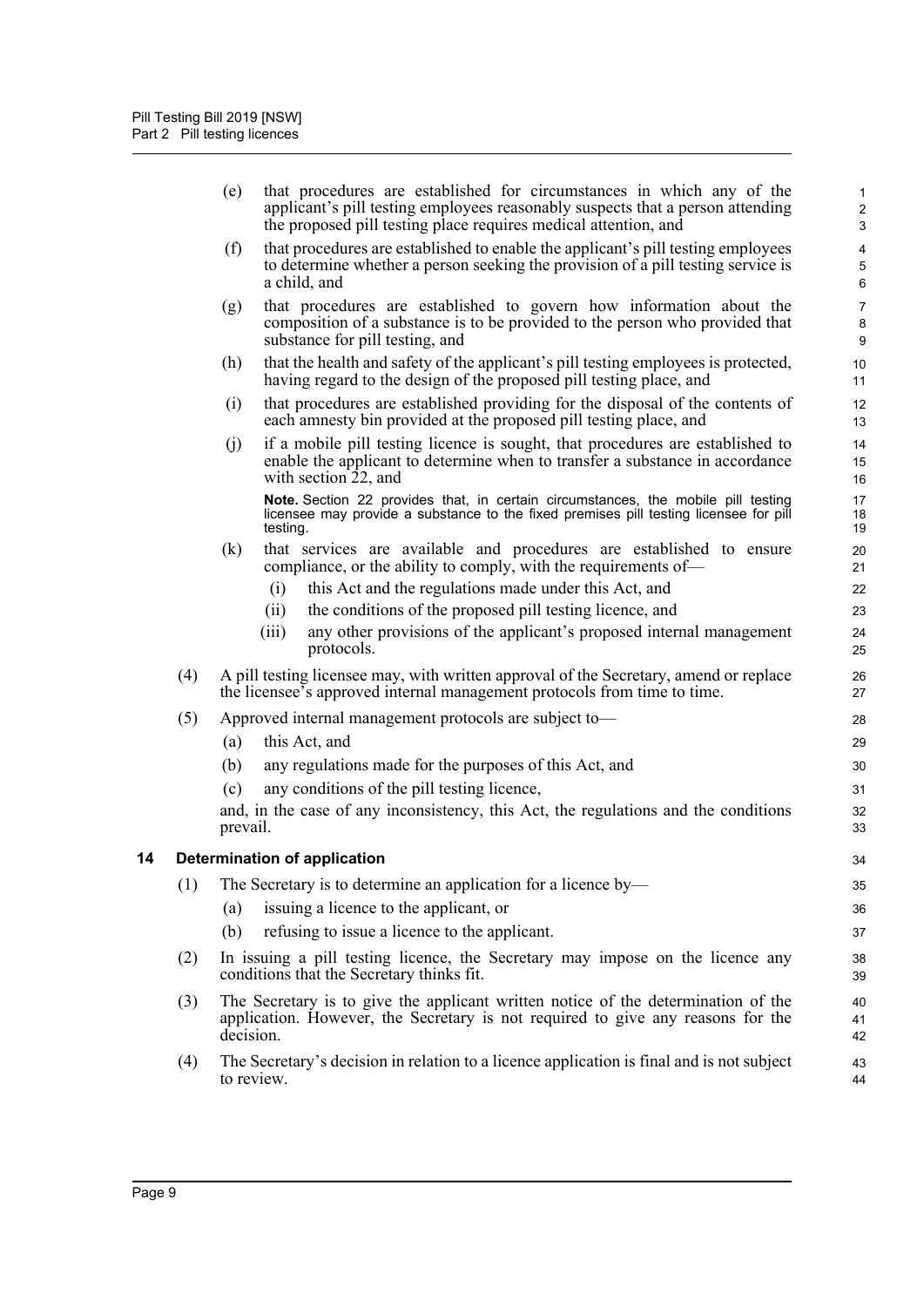### <span id="page-13-0"></span>**15 Refusal to issue a pill testing licence**

| (1) The Secretary must not issue a pill testing licence unless the Secretary is satisfied<br>that— |
|----------------------------------------------------------------------------------------------------|
| (a) a substitute that condition to an energie of the second condition to be a home constituted of  |

- (a) neither the applicant, nor any associate of the applicant, has been convicted of a serious offence, and
- (b) the applicant, and any associate of the applicant, is a fit and proper person to be concerned in or associated with pill testing services under a licence, and
- (c) the proposed pill testing place is suitable in relation to location and proposed security arrangements.
- (2) In assessing whether a person is a *fit and proper person* to hold a pill testing licence, the Secretary is to consider whether—
	- (a) the applicant and any associate of the applicant is of good repute, having regard to character, honesty and integrity, and
	- (b) in the case of an applicant that is not a natural person, the applicant has a satisfactory ownership, trust or corporate structure, and
	- (c) the applicant is of sound and stable financial background, and
	- (d) the applicant has any business association with any person or body who or which, in the opinion of the Secretary, is not of good repute, having regard to character, honesty and integrity, and
	- (e) each director, partner, trustee, executive officer and secretary and any other person determined by the Secretary to be associated or connected with the ownership, administration or management of the operations or business of the applicant is a suitable person to act in that capacity.
- (3) The Secretary must not issue a pill testing licence unless the Secretary has approved the internal management protocols provided by the applicant.
- (4) The Secretary may refuse to issue a pill testing licence for any reason the Secretary thinks fit.
- (5) In this section, a *serious offence* means—
	- (a) an offence involving theft, dishonesty, fraud or violence that would, if committed in New South Wales, be an indictable offence, or
	- (b) an indictable offence against—
		- (i) the *Drug Misuse and Trafficking Act 1985* or regulations under that Act or a corresponding law of another jurisdiction, or
		- (ii) the *Narcotic Drugs Act 1967* of the Commonwealth or regulations under that Act, or
		- (iii) the *Poisons and Therapeutic Goods Act 1966* or regulations under that Act or a corresponding law of another jurisdiction, or
		- (iv) the *Therapeutic Goods Act 1989* of the Commonwealth or regulations under that Act, or
		- (v) any other law prescribed by the regulations, or
	- (c) an offence that would, if committed in New South Wales, be punishable under a law of New South Wales by imprisonment for life or for a term of 5 years or more or by a fine of \$500,000 or more, or
	- (d) an offence committed under a law of the Commonwealth that is punishable by imprisonment for life or for a term of 5 years or more or by a fine of \$500,000 or more.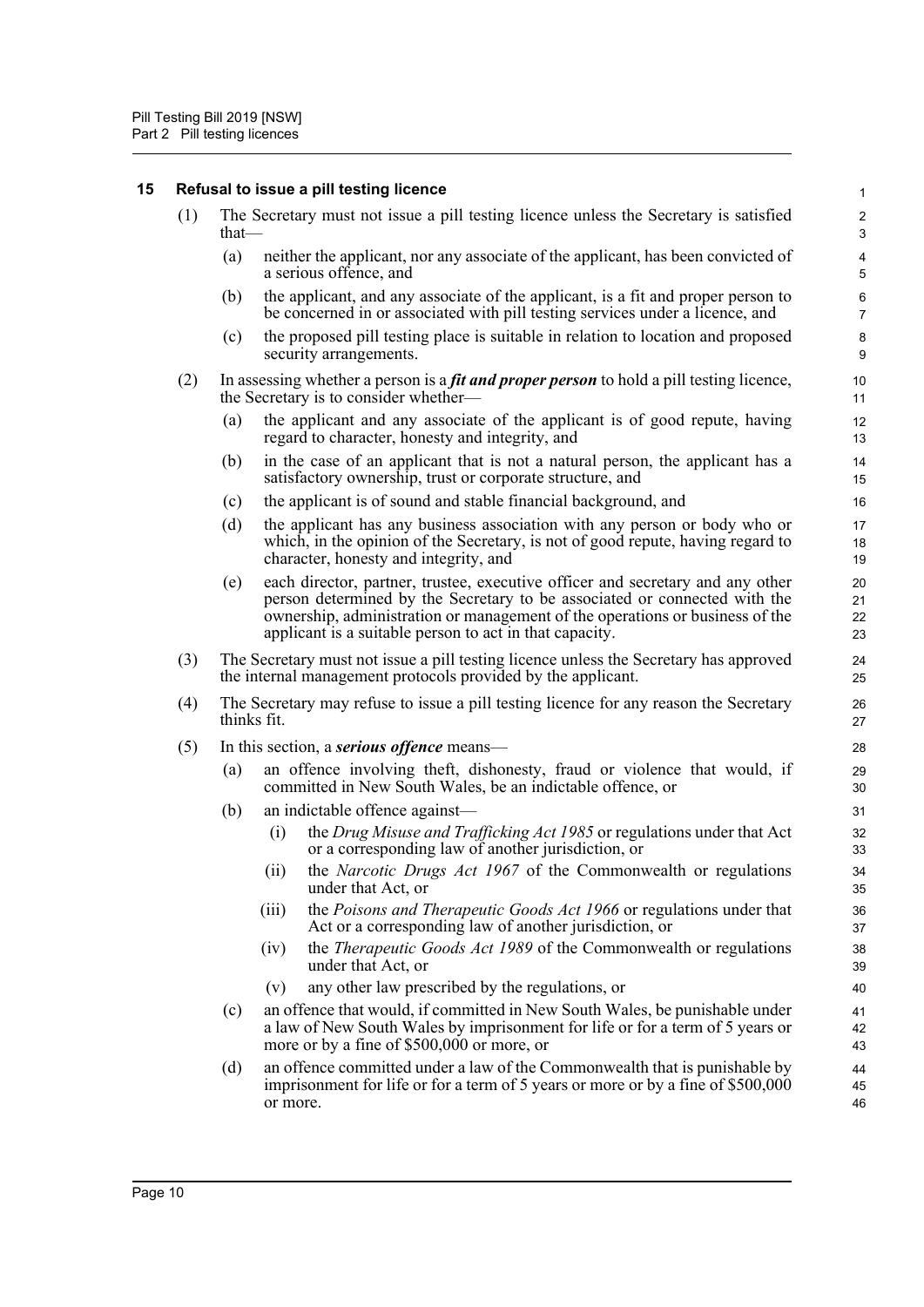<span id="page-14-2"></span><span id="page-14-1"></span><span id="page-14-0"></span>

| 16 |     | Duration of pill testing licence                                                                                                                                                                                        | 1                            |
|----|-----|-------------------------------------------------------------------------------------------------------------------------------------------------------------------------------------------------------------------------|------------------------------|
|    | (1) | A pill testing licence remains in force for a period of 2 years from the date on which<br>it was granted unless—                                                                                                        | $\overline{\mathbf{c}}$<br>3 |
|    |     | it is sooner revoked or surrendered under this Act, or<br>(a)                                                                                                                                                           | 4                            |
|    |     | the period is extended under subsection (3).<br>(b)                                                                                                                                                                     | 5                            |
|    | (2) | A pill testing licensee may surrender a pill testing licence at any time after<br>consultation with the Secretary.                                                                                                      | 6<br>7                       |
|    | (3) | After the period of 2 years from the commencement of this Act, the period during<br>which a pill testing licence remains in force is extended to a period of 5 years from<br>the date on which the licence was granted. | 8<br>9<br>10                 |
| 17 |     | Notice regarding pill testing licence                                                                                                                                                                                   | 11                           |
|    | (1) | On issuing a pill testing licence, the Secretary must publish a notice in the Gazette<br>and on the website of the Department that states the following—                                                                | 12<br>13                     |
|    |     | that the licence has been issued,<br>(a)                                                                                                                                                                                | 14                           |
|    |     | the date on which the licence commences,<br>(b)                                                                                                                                                                         | 15                           |
|    |     | the date until which the licence remains in force.<br>(c)                                                                                                                                                               | 16                           |
|    | (2) | On extending the period of a pill testing licence under section $16(3)$ , the Secretary<br>must publish a notice in the Gazette and on the website of the Department that states<br>the following—                      | 17<br>18<br>19               |
|    |     | that the period of the licence has been extended,<br>(a)                                                                                                                                                                | 20                           |
|    |     | the new date until which the licence remains in force.<br>(b)                                                                                                                                                           | 21                           |
|    | (3) | On suspending a pill testing licence under section $19(2)(b)$ , or revoking a licence<br>under section 20, the Secretary must publish a notice in the Gazette and on the<br>website of the Department that states—      | 22<br>23<br>24               |
|    |     | that the licence is suspended or revoked (as the case requires), and<br>(a)                                                                                                                                             | 25                           |
|    |     | the date of the suspension or revocation, and<br>(b)                                                                                                                                                                    | 26                           |
|    |     | if the licence is suspended, either—<br>(c)                                                                                                                                                                             | 27                           |
|    |     | the period of the suspension set out in the notice referred to in section<br>(i)<br>$19(2)(b)$ , or                                                                                                                     | 28<br>29                     |
|    |     | that the licence is suspended until further notice.<br>(ii)                                                                                                                                                             | 30                           |
|    | (4) | On reinstating a pill testing licence following a suspension of the licence, the<br>Secretary must publish a notice in the Gazette and on the website of the Department<br>that states—                                 | 31<br>32<br>33               |
|    |     | (a)<br>that the licence is reinstated, and                                                                                                                                                                              | 34                           |
|    |     | the date of the reinstatement.<br>(b)                                                                                                                                                                                   | 35                           |
| 18 |     | Terms and conditions of pill testing licence                                                                                                                                                                            | 36                           |
|    | (1) | A pill testing licence must specify either—                                                                                                                                                                             | 37                           |
|    |     | the premises at which the pill testing services are to be provided, or<br>(a)                                                                                                                                           | 38                           |
|    |     | the mobile pill testing facility that is to be used in the provision of the pill<br>(b)<br>testing services.                                                                                                            | 39<br>40                     |
|    | (2) | A pill testing licence is subject to the following conditions—                                                                                                                                                          | 41                           |
|    |     | the licensee must not provide pill testing services to a child,<br>(a)                                                                                                                                                  | 42                           |
|    |     | the approved internal management protocols must be observed at all times,<br>(b)                                                                                                                                        | 43                           |
|    |     |                                                                                                                                                                                                                         |                              |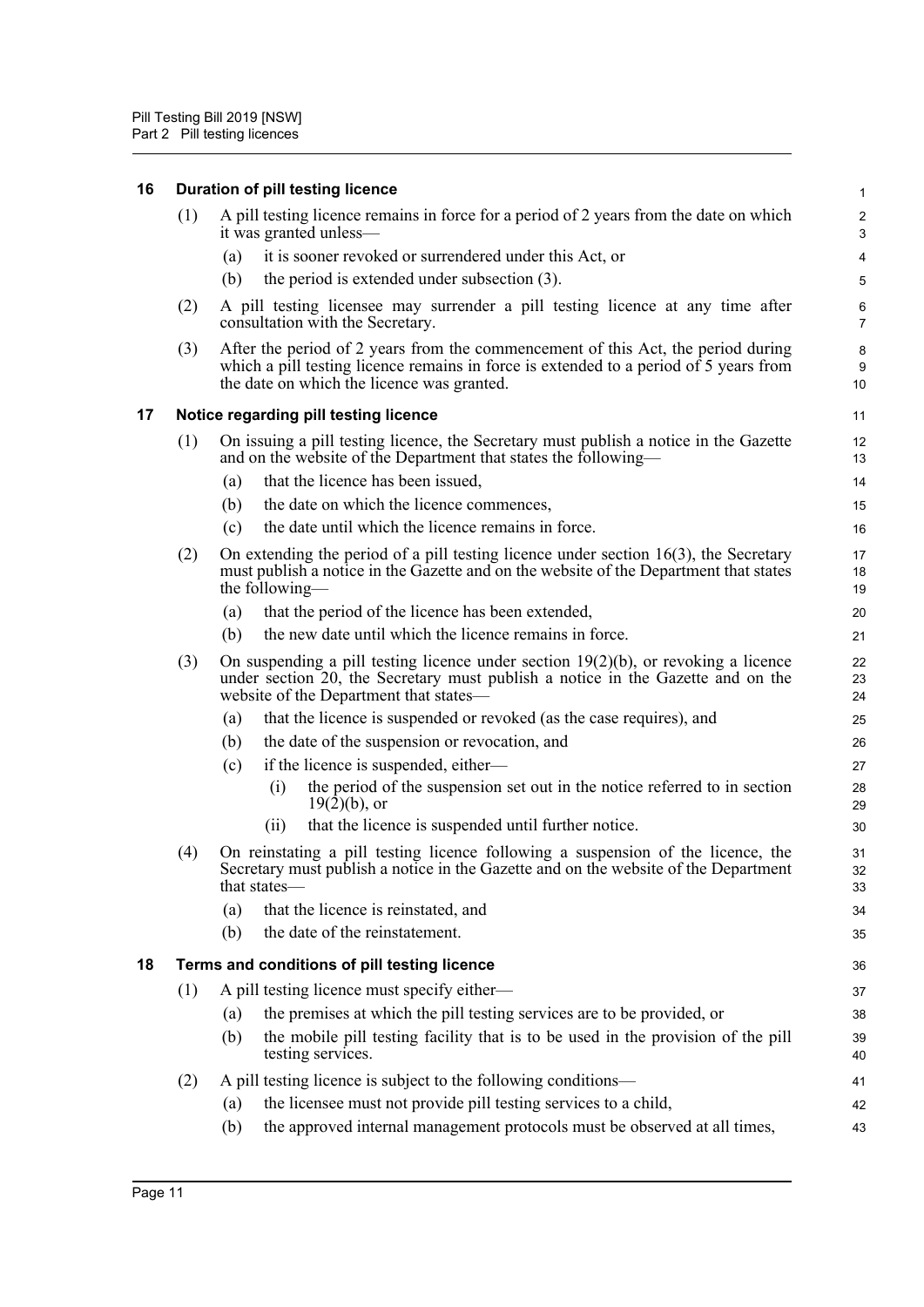<span id="page-15-1"></span><span id="page-15-0"></span>

|    |     | (c) |                      | the licensee and the licensee's operations must comply with this Act and the<br>regulations made for the purposes of this Act,                                           | 1<br>$\overline{\mathbf{c}}$ |
|----|-----|-----|----------------------|--------------------------------------------------------------------------------------------------------------------------------------------------------------------------|------------------------------|
|    |     | (d) |                      | any conditions that are imposed by this Act or by the regulations,                                                                                                       | 3                            |
|    |     | (e) |                      | any other conditions imposed by the Secretary under section $14(2)$ or $19(2)(c)$ .                                                                                      | 4                            |
|    | (3) |     |                      | A mobile pill testing licence is subject to a condition that the licensee must not<br>provide a pill testing service other than—                                         | 5<br>6                       |
|    |     | (a) |                      | at or adjacent to a place where a concert, festival, dance party or similar event<br>is being held, and                                                                  | 7<br>8                       |
|    |     | (b) |                      | while the event is being held.                                                                                                                                           | 9                            |
|    | (4) |     |                      | The Secretary may vary a condition imposed under section $14(2)$ or $19(2)(c)$ with the<br>agreement of the licensee.                                                    | 10<br>11                     |
|    | (5) |     |                      | The Secretary may revoke a condition imposed under section $14(2)$ or $19(2)(c)$ with<br>or without the agreement of the licensee.                                       | 12<br>13                     |
| 19 |     |     | management protocols | Disciplinary action for contravening licence conditions or approved internal                                                                                             | 14<br>15                     |
|    | (1) |     |                      | This section applies if the Secretary is satisfied, whether as a result of the review<br>under section $3\overline{2}$ or otherwise, that—                               | 16<br>17                     |
|    |     | (a) |                      | a condition to which a pill testing licence is subject has been contravened, or                                                                                          | 18                           |
|    |     | (b) |                      | a pill testing licensee's approved internal management protocols have been<br>contravened.                                                                               | 19<br>20                     |
|    | (2) |     | following—           | The Secretary may, as the Secretary considers appropriate, do all or any of the                                                                                          | 21<br>22                     |
|    |     | (a) |                      | issue a written warning or reprimand to the pill testing licensee,                                                                                                       | 23                           |
|    |     | (b) |                      | by written notice to the licensee, suspend the pill testing licence for a specified<br>period or until further notice,                                                   | 24<br>25                     |
|    |     | (c) | licence,             | by written notice to the licensee, impose a new condition on the pill testing                                                                                            | 26<br>27                     |
|    |     | (d) |                      | require the licensee's approved internal management protocols to be amended<br>or replaced in accordance with a direction of the Secretary,                              | 28<br>29                     |
|    |     | (e) |                      | amend the pill testing licence,                                                                                                                                          | 30                           |
|    |     | (f) |                      | vary a condition imposed under section $14(2)$ or $19(2)(c)$ .                                                                                                           | 31                           |
|    | (3) |     |                      | The suspension of a pill testing licence does not alter the date on which the licence<br>ceases to be in force under section 16.                                         | 32<br>33                     |
| 20 |     |     |                      | <b>Revocation of pill testing licence</b>                                                                                                                                | 34                           |
|    |     |     |                      | The Secretary may revoke a pill testing licence—                                                                                                                         | 35                           |
|    |     | (a) |                      | if the Secretary is satisfied, whether as a result of the review under section 32<br>or otherwise, that—                                                                 | 36<br>37                     |
|    |     |     | (i)                  | the licensee is not a fit and proper person to hold the licence, or                                                                                                      | 38                           |
|    |     |     | (ii)                 | the director or another person concerned in the licensee's operations is<br>not a fit and proper person to be concerned in the provision of pill<br>testing services, or | 39<br>40<br>41               |
|    |     |     | (iii)                | a condition to which the pill testing licence is subject has been<br>contravened, or                                                                                     | 42<br>43                     |
|    |     |     | (iv)                 | the licensee's approved internal management protocols have been<br>contravened, or                                                                                       | 44<br>45                     |
|    |     |     |                      |                                                                                                                                                                          |                              |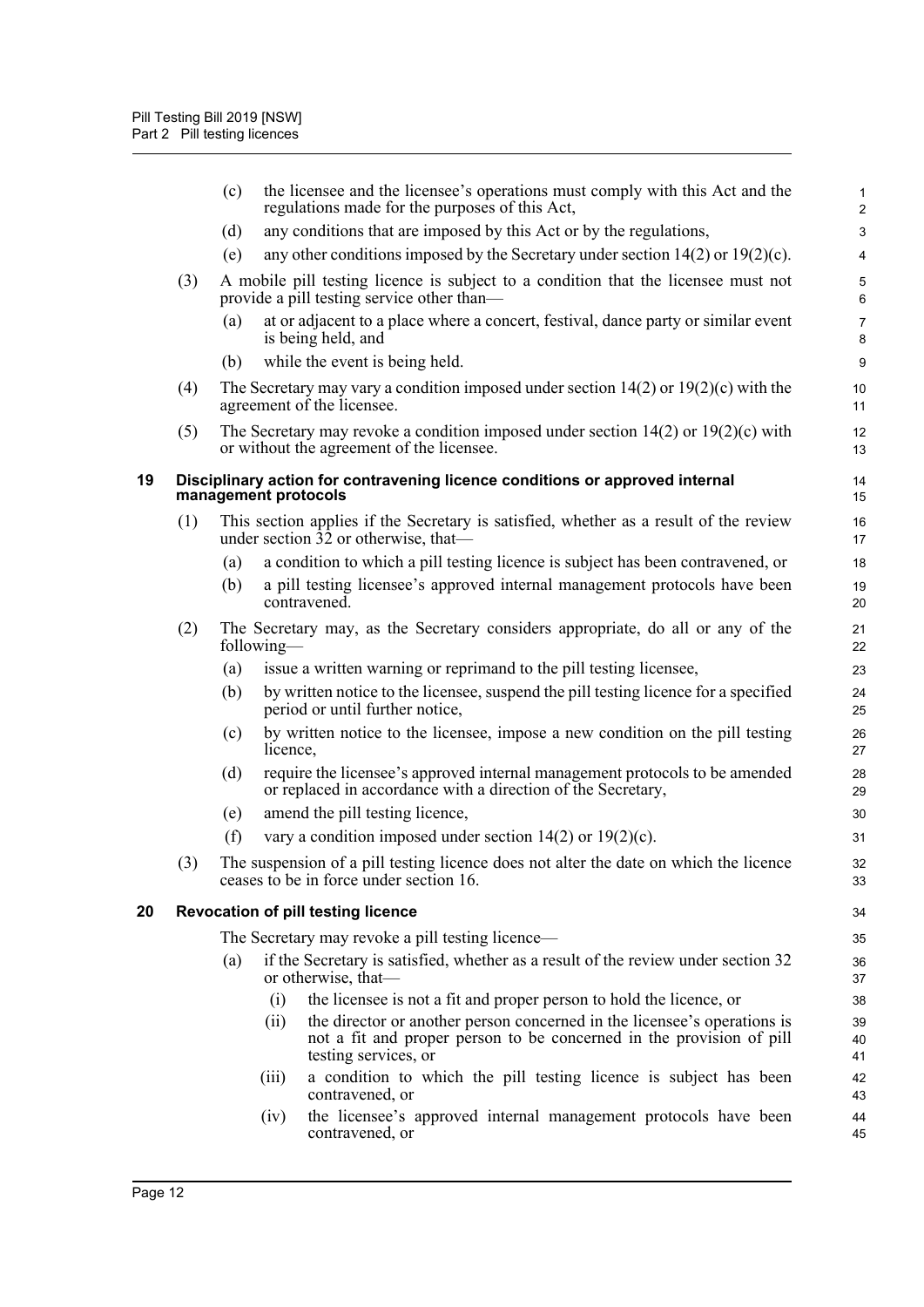<span id="page-16-2"></span><span id="page-16-1"></span><span id="page-16-0"></span>

|    |     |                                                                                                | for any other reason, it is appropriate to revoke the licence in the<br>(v)<br>circumstances, or                                                                                                                                                          | 1<br>$\overline{2}$ |  |  |  |
|----|-----|------------------------------------------------------------------------------------------------|-----------------------------------------------------------------------------------------------------------------------------------------------------------------------------------------------------------------------------------------------------------|---------------------|--|--|--|
|    |     | (b)                                                                                            | by agreement with the licensee, or                                                                                                                                                                                                                        | 3                   |  |  |  |
|    |     | (c)                                                                                            | for a reason prescribed by the regulations.                                                                                                                                                                                                               | 4                   |  |  |  |
| 21 |     |                                                                                                | Amnesty bin at pill testing place                                                                                                                                                                                                                         | $\mathbf 5$         |  |  |  |
|    | (1) |                                                                                                | At all times that a pill testing licensee is providing or offering to provide a pill testing<br>service at a pill testing place, the licensee must provide an amnesty bin for use by any<br>person who attends the place.                                 | 6<br>7<br>8         |  |  |  |
|    | (2) |                                                                                                | A person who places a substance into an amnesty bin at a pill testing place is not<br>taken to be providing that substance to any other person.                                                                                                           | 9<br>10             |  |  |  |
|    | (3) | A substance placed into an amnesty bin is taken not to be in the possession of any<br>person.  |                                                                                                                                                                                                                                                           |                     |  |  |  |
| 22 |     |                                                                                                | Transfer of substances from mobile facility to fixed premises                                                                                                                                                                                             | 13                  |  |  |  |
|    | (1) |                                                                                                | This section applies if—                                                                                                                                                                                                                                  | 14                  |  |  |  |
|    |     | (a)                                                                                            | a person provides a substance for pill testing to a mobile pill testing licensee<br>at the pill testing place, and                                                                                                                                        | 15<br>16            |  |  |  |
|    |     | (b)                                                                                            | the mobile pill testing licensee decides that, for the purpose specified in<br>subsection (2), it is appropriate that the substance should be analysed by a<br>fixed premises pill testing licensee.                                                      | 17<br>18<br>19      |  |  |  |
|    | (2) |                                                                                                | The specified purpose is the purpose of reducing the harm caused by the use of<br>substances that are, or that contain, prohibited drugs, poisons, restricted substances,<br>drugs of addiction or any other substance that would cause harm if ingested. | 20<br>21<br>22      |  |  |  |
|    | (3) |                                                                                                | The mobile pill testing licensee may—                                                                                                                                                                                                                     | 23                  |  |  |  |
|    |     | (a)                                                                                            | transfer the substance or any part of it to the fixed premises pill testing<br>licensee's pill testing place, and                                                                                                                                         | 24<br>25            |  |  |  |
|    |     | (b)                                                                                            | at that place, provide the transferred substance to the fixed premises pill testing<br>licensee for pill testing.                                                                                                                                         | 26<br>27            |  |  |  |
| 23 |     | Notifications if analysis yields prescribed result                                             |                                                                                                                                                                                                                                                           |                     |  |  |  |
|    | (1) |                                                                                                | A pill testing licensee must notify the following persons within 24 hours after an<br>analysis, carried out in the course of a pill testing service provided by the licensee,<br>yields a result of a kind prescribed by the regulations—                 | 29<br>30<br>31      |  |  |  |
|    |     |                                                                                                | (a) the Chief Health Officer,                                                                                                                                                                                                                             | 32                  |  |  |  |
|    |     | (b)                                                                                            | the Secretary,                                                                                                                                                                                                                                            | 33                  |  |  |  |
|    |     | (c)                                                                                            | the Commissioner of Police.                                                                                                                                                                                                                               | 34                  |  |  |  |
|    | (2) |                                                                                                | A pill testing licensee must—                                                                                                                                                                                                                             | 35                  |  |  |  |
|    |     | (a)                                                                                            | keep records of any results of a kind prescribed by the regulations in relation<br>to the pill testing services provided by the licensee, and                                                                                                             | 36<br>37            |  |  |  |
|    |     | (b)                                                                                            | provide those results to the persons listed in subsection (1) at the times<br>prescribed by the regulations and in the manner prescribed by the regulations.                                                                                              | 38<br>39            |  |  |  |
|    | (3) | For the purposes of this section, the regulations may prescribe a result by reference<br>$to-$ |                                                                                                                                                                                                                                                           | 40<br>41            |  |  |  |
|    |     | (a)                                                                                            | the detection of-                                                                                                                                                                                                                                         | 42                  |  |  |  |
|    |     |                                                                                                | a specified substance, or<br>(i)                                                                                                                                                                                                                          | 43                  |  |  |  |
|    |     |                                                                                                | a substance of a specified kind, or<br>(ii)                                                                                                                                                                                                               | 44                  |  |  |  |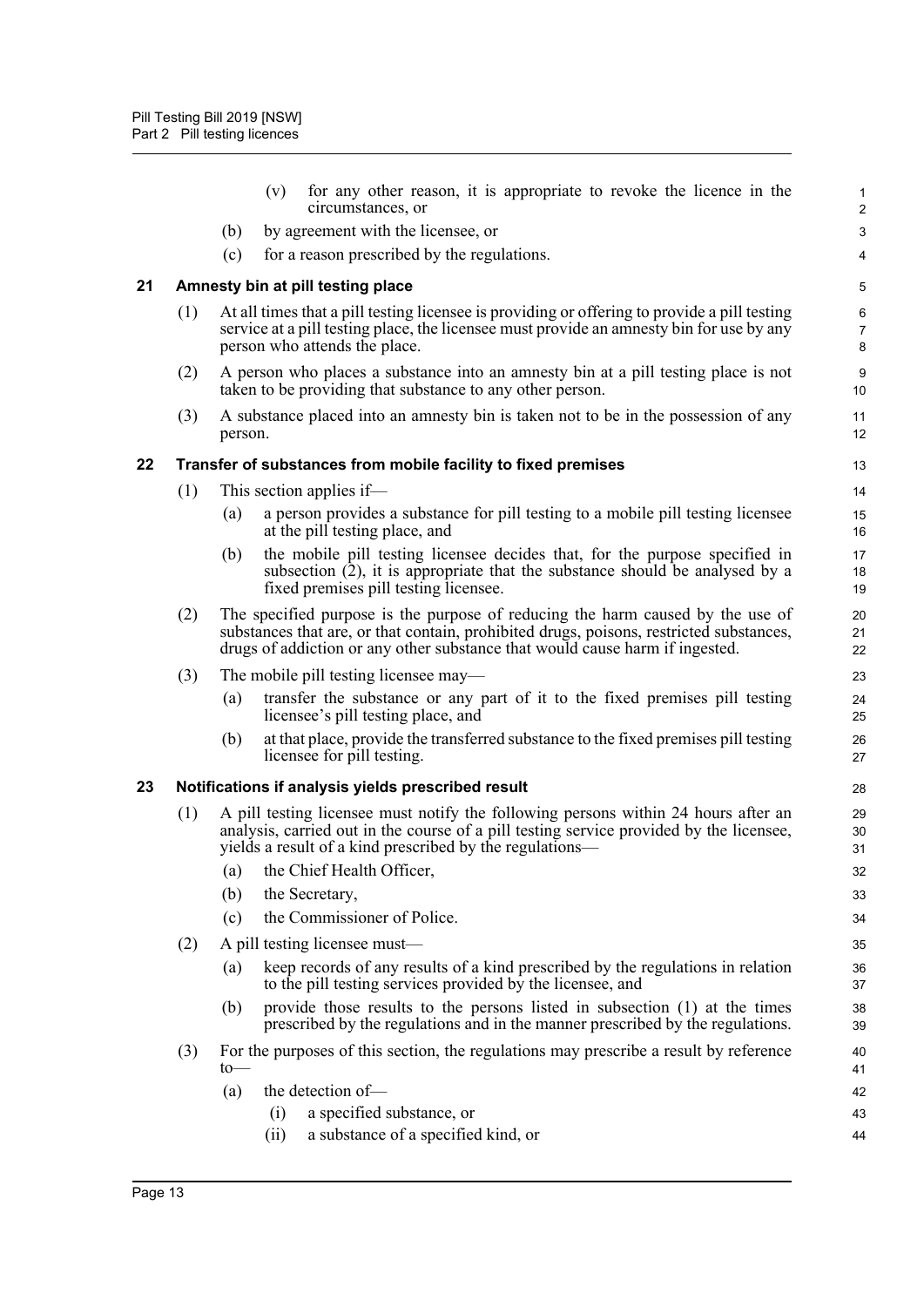<span id="page-17-1"></span><span id="page-17-0"></span>

|    |     | (b)                                                                                                                                                                                                                      | the amount or purity of a substance detected in the analysis.                                                                                                                                                                                                        | $\mathbf{1}$                       |
|----|-----|--------------------------------------------------------------------------------------------------------------------------------------------------------------------------------------------------------------------------|----------------------------------------------------------------------------------------------------------------------------------------------------------------------------------------------------------------------------------------------------------------------|------------------------------------|
|    | (4) |                                                                                                                                                                                                                          | The Secretary must publish, on the website of the Department, a notice that provides<br>information about any result prescribed by the regulations in relation to pill testing<br>services if the Secretary is satisfied that it is in the public interest to do so. | $\mathbf 2$<br>3<br>$\overline{4}$ |
| 24 |     |                                                                                                                                                                                                                          | Destruction of substances following pill testing-fixed premises pill testing licence                                                                                                                                                                                 | 5                                  |
|    | (1) |                                                                                                                                                                                                                          | This section-                                                                                                                                                                                                                                                        | 6                                  |
|    |     | (a)                                                                                                                                                                                                                      | applies to a substance provided for pill testing to a fixed premises pill testing<br>licensee or a fixed pill testing employee at a pill testing place, and                                                                                                          | 7<br>8                             |
|    |     | (b)                                                                                                                                                                                                                      | does not apply to the part of that substance (if any) that is returned under<br>section $9(1)(c)$ .                                                                                                                                                                  | 9<br>10                            |
|    | (2) | The fixed premises pill testing licensee must destroy the substance in accordance<br>with the regulations as soon as practicable after the licensee has analysed the<br>substance.                                       |                                                                                                                                                                                                                                                                      |                                    |
| 25 |     |                                                                                                                                                                                                                          | Destruction of substances following pill testing-mobile pill testing licence                                                                                                                                                                                         | 14                                 |
|    | (1) | This section—                                                                                                                                                                                                            |                                                                                                                                                                                                                                                                      |                                    |
|    |     | (a)                                                                                                                                                                                                                      | applies to a substance provided for pill testing to a mobile pill testing licensee<br>or a mobile pill testing employee at a pill testing place, and                                                                                                                 | 16<br>17                           |
|    |     | (b)                                                                                                                                                                                                                      | does not apply to the part of that substance (if any) that is returned under<br>section $10(1)(c)$ .                                                                                                                                                                 | 18<br>19                           |
|    | (2) | The mobile pill testing licensee must destroy the substance in accordance with the<br>regulations as soon as practicable after the licensee has-                                                                         |                                                                                                                                                                                                                                                                      |                                    |
|    |     | (a)                                                                                                                                                                                                                      | analysed the substance, and                                                                                                                                                                                                                                          | 22                                 |
|    |     | (b)                                                                                                                                                                                                                      | decided not to transfer the substance or any part of it to the fixed premises pill<br>testing licensee under section 22.                                                                                                                                             | 23<br>24                           |
|    | (3) | Subject to subsection (4), if the mobile pill testing licensee decides to transfer the<br>substance or any part of it to the fixed premises pill testing licensee under section 22,<br>the mobile pill testing licensee— |                                                                                                                                                                                                                                                                      | 25<br>26<br>27                     |
|    |     | (a)                                                                                                                                                                                                                      | is not required to destroy the substance that is to be transferred, and                                                                                                                                                                                              | 28                                 |
|    |     | (b)                                                                                                                                                                                                                      | must destroy any remainder of the substance as soon as practicable after<br>making the decision.                                                                                                                                                                     | 29<br>30                           |
|    | (4) |                                                                                                                                                                                                                          | If the mobile pill testing licensee—                                                                                                                                                                                                                                 | 31                                 |
|    |     | (a)                                                                                                                                                                                                                      | decides to transfer a substance to the fixed premises pill testing licensee under<br>section 22, and                                                                                                                                                                 | 32<br>33                           |
|    |     | (b)                                                                                                                                                                                                                      | later decides that the substance is no longer to be transferred under that section,                                                                                                                                                                                  | 34                                 |
|    |     |                                                                                                                                                                                                                          | the licensee must destroy the substance as soon as practicable after deciding not to<br>transfer it.                                                                                                                                                                 | 35<br>36                           |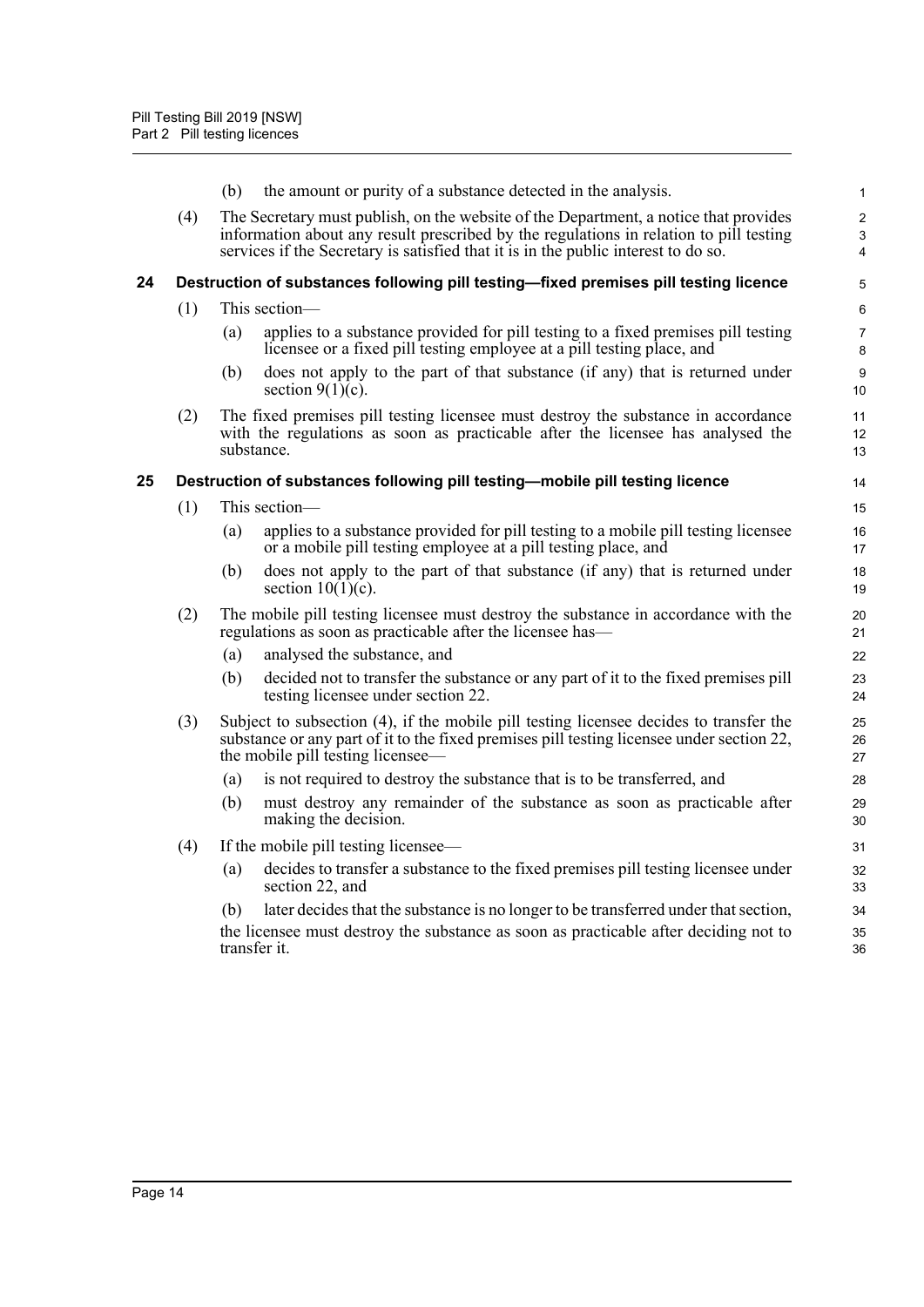## <span id="page-18-0"></span>**Part 3 Relationship with other laws**

### <span id="page-18-1"></span>**26 Relationship with Drug Misuse and Trafficking Act 1985 and Poisons and Therapeutic Goods Act 1966**

(1) Nothing in the *Drug Misuse and Trafficking Act 1985* or the *Poisons and Therapeutic Goods Act 1966* affects any provision of or made under this Act or the regulations or makes anything done in accordance with the provision unlawful.

1

40

- (2) Without limiting subsection (1), a person who, at a pill testing place, provides a pill testing employee with a substance for pill testing is exempt from liability for an offence against the *Drug Misuse and Trafficking Act 1985* or the *Poisons and Therapeutic Goods Act 1966* constituted by—
	- (a) possession of a prohibited drug, poison, restricted substance or drug of addiction when the person is travelling to or from a pill testing place, or is in the vicinity of a pill testing place, for the purpose of being provided with a pill testing service or placing those substances into an amnesty bin, or
	- (b) supplying to the pill testing employee a prohibited drug, poison, restricted substance or drug of addiction when the person is travelling to or from a pill testing place, or is in the vicinity of a pill testing place, for the purpose of being provided with a pill testing service or placing those substances into an amnesty bin.
- (3) This section does not limit the discretion of a police officer not to charge a person with an offence under the *Drug Misuse and Trafficking Act 1985* or the *Poisons and Therapeutic Goods Act 1966* in respect of the possession of a prohibited drug, poison, restricted substance or drug of addiction while the person is travelling to or from a pill testing place, or is in the vicinity of a pill testing place, for the purpose of—
	- (a) being provided with a pill testing service, or
	- (b) placing a prohibited drug, poison, restricted substance or drug of addiction into an amnesty bin.

## <span id="page-18-2"></span>**27 Exemption from civil liability**

- (1) Anything done or omitted to be done in connection with the conduct of a pill testing service under the authority of a pill testing licence does not subject—
	- (a) the person by whom that thing was done or omitted, or
	- (b) any other person (including a pill testing licensee, the State and any Minister of the Crown in right of the State),

to any action, liability, claim or demand if the thing was done or omitted to be done in good faith for the purpose of executing this Act, and was not done or omitted to be done in a reckless or grossly negligent manner.

(2) This section does not affect any rights or obligations as between an employee of a pill testing licensee and the employer.

## <span id="page-18-3"></span>**28 Application of Environmental Planning and Assessment Act 1979**

The *Environmental Planning and Assessment Act 1979* does not require development consent in relation to the provision of pill testing services or the provision of an amnesty bin at a pill testing place. 41 42 43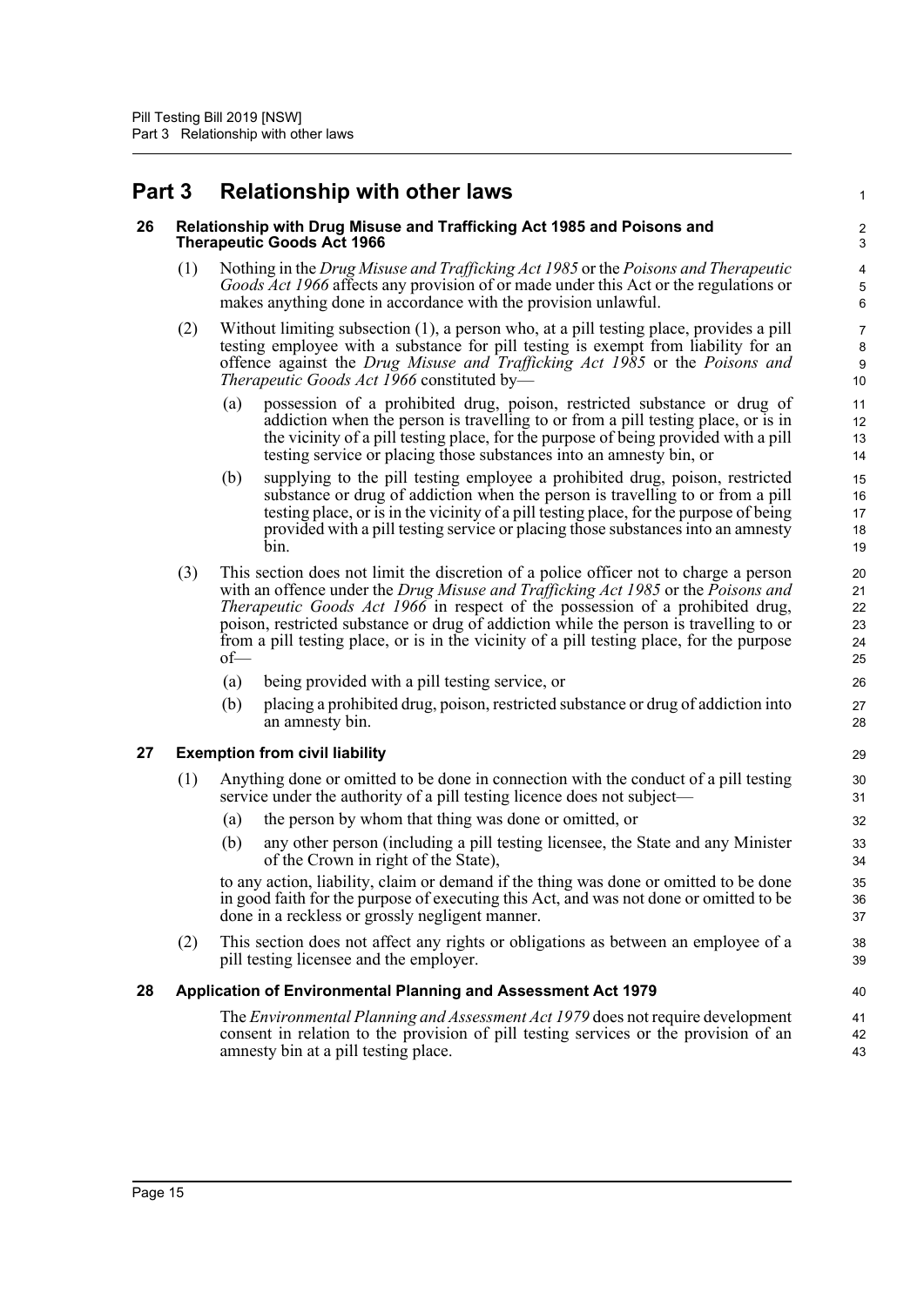<span id="page-19-0"></span>

| Part 4<br><b>Miscellaneous</b> |
|--------------------------------|
|--------------------------------|

## <span id="page-19-1"></span>**29 Act to bind Crown**

This Act binds the Crown in right of New South Wales and, in so far as the legislative power of the Parliament of New South Wales permits, the Crown in all its other capacities.

1

## <span id="page-19-2"></span>**30 Delegation**

The Secretary may delegate the exercise of any function or power of the Secretary under this Act (other than this power of delegation) to any Public Service employee.

### <span id="page-19-3"></span>**31 Regulations**

| (1) | The Governor may make regulations, not inconsistent with this Act, for or with                                                                                                    |
|-----|-----------------------------------------------------------------------------------------------------------------------------------------------------------------------------------|
|     | respect to any matter that by this Act is required or permitted to be prescribed or that<br>is necessary or convenient to be prescribed for carrying out or giving effect to this |
|     | Act.                                                                                                                                                                              |

- (2) In particular, the regulations may make provision for or with respect to any of the following—
	- (a) standards for the provision of pill testing services,
	- (b) the content and use of internal management protocols,
	- (c) for the purposes of pill testing services, the provision, possession or transfer of a prohibited drug, poison, restricted substance, drug of addiction or any other substance that would cause harm if ingested,
	- (d) amnesty bins,
	- (e) the destruction of a substance provided for pill testing,
	- (f) qualifications, experience or expertise of pill testing employees,
	- (g) functions of pill testing employees.
- (3) The regulations may create offences punishable by 10 penalty units.
- (4) The regulations may also contain provisions of a savings or transitional nature consequent on the enactment of this Act or any Act that amends this Act.
- (5) A provision of a savings or transitional nature may, if the regulations so provide, take effect from the date of assent to the Act concerned or a later date.
- (6) To the extent to which a provision of a savings or transitional nature takes effect from a date that is earlier than the date of its publication on the NSW legislation website, the provision does not operate so as—
	- (a) to affect, in a manner prejudicial to any person (other than the State or an authority of the State), the rights of that person existing before the date of its publication, or
	- (b) to impose liabilities on any person (other than the State or an authority of the State) in respect of anything done or omitted to be done before the date of its publication.

## <span id="page-19-4"></span>**32 Review of Act**

- (1) The Minister is to review this Act to determine whether the policy objectives of the Act remain valid and whether the terms of this Act remain appropriate for securing those objectives.
- (2) The review is to be undertaken as soon as possible after the period of 2 years from the commencement of this Act.